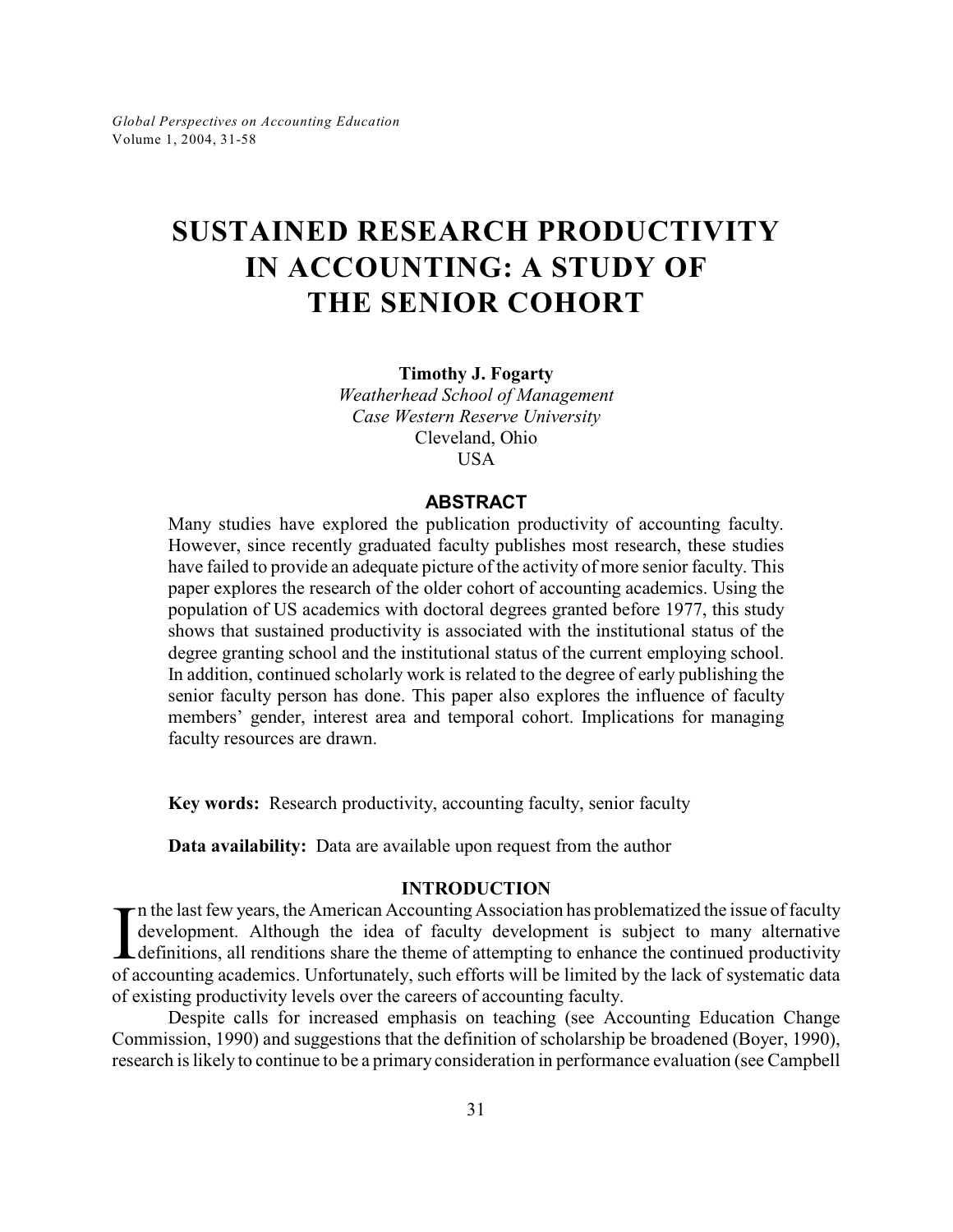et al., 1983; Cargile and Bublitz, 1986). Research productivity of faculty is also likely to continue as an important element of institutional accreditation (Ingram and Peterson, 1991). Accordingly, research productivity represents a central outcome of interest in a study of senior faculty.

This paper addresses one part of the faculty development concern. It provides evidence on the differential ability of accounting faculty to sustain a career of scholarship. By examining the factors associated with research productivity over the life course, conclusions pertaining to the direction of development projects may be possible.

Turning research attention to a broader span of the academic's career is a means of focusing upon the possibility of the "burned out" faculty person. For present purposes, an individual who has abandoned efforts at scholarly work may be thought of as realizing less of the classic tripartite mission of the academy (teaching, research, and service) than would be ideal. The failure to do research after specific training in such can be considered a broader loss to the community since published research has the potential of reaching a wider audience than does teaching or service.

Changes in research productivity may also reflect the institutional organization of the academy. The tenure system creates sizable incentives to do research in the first few years of the individual's career. Subsequent years are more marked by the expectation that the individual will take responsibility for the management of the academic department and the university. These years are often associated with a declining opportunity and incentive to continue research efforts.

This paper explores the effects of institutional and individual antecedents upon the publication productivity of accounting academics. In the first category, the characteristics of doctoral programs and appointment schools are considered as effects on publication productivity. The attention on institutional antecedents reflects research in other academic disciplines that suggests that systematic explanation can be found in such differences (Bayer and Folger, 1966; O'Brecht et al., 1989; Reskin, 1977). The influence of these organizations on academics also has been noted in the study of more recently graduated individuals (e.g., Fogarty and Ruhl, 1997; Struely and Maranto, 1994).

Full explanations cannot be attained from institutional effects. To think otherwise would subscribe to an overly socialized view of humanity (Wrong, 1961). Personal attributes may be what separates those who continue to publish from those who do not. Characteristics that originate primarily as a result of personal effort, condition or interest are offered as a counter distinction to institutional characteristics.

The results of this analysis suggest that accounting faculty members who receive their doctoral degrees from high status universities are more likely to be sustained accounting researchers. Further, those faculty possessing current appointments at top schools are likely to continue to do more research well into the course of their careers. Finally, higher levels of early career research activities are associated with the continuation of these scholarly efforts. Other personal variables tend not to be significant for this purpose.

This study adds to the literature on accounting faculty in several ways. First, it provides the first systematic study of a neglected group of accounting academics. Second, by showing that institutional affiliations are important determinants of sustained research productivity, the results heighten the attention and importance that should be given to initial training and continuing environmental differences. The productivity of accounting academics cannot be understood outside the context of the schools with which they have been affiliated. Third, by combining this role of institutional status with personal attributes, the systematic study of an area marked by considerable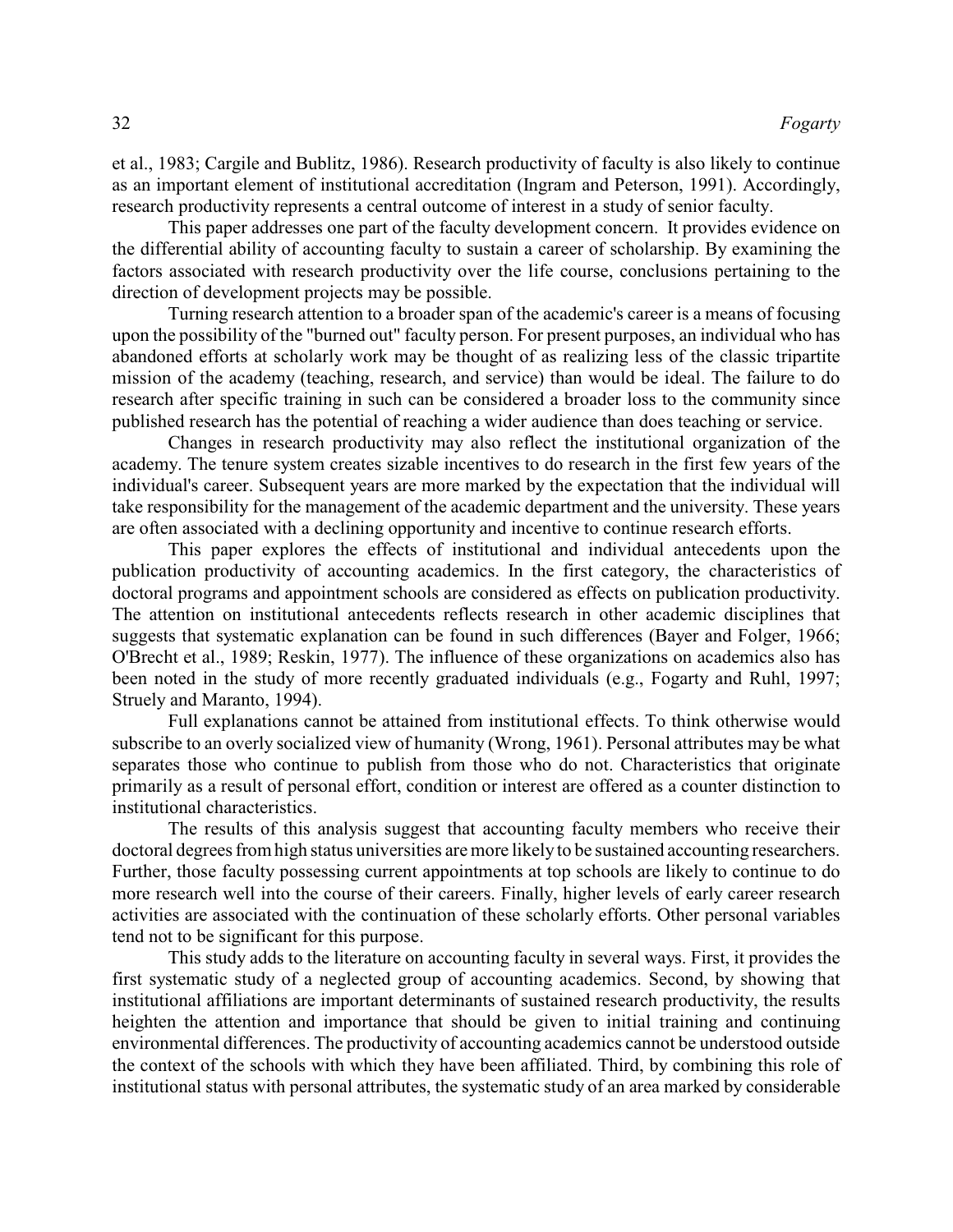anecdotal agreement and interest is put into issue. Together, these factors provide an alternative means of understanding the broader literature on faculty productivity.

In addition to contributing to the literature, this article has considerable practical value. The approach we take should be relevant for participants in the academic accounting community. Faculty in the seasoned cohort should have a personal interest in benchmarking their levels of productivity, given certain institutional and personal conditions. Younger faculty should also take note since it will not be long until they move into that segment of their careers. Administrators of accounting departments and others involved in the process of supervising accounting faculty should benefit from our analysis as a means of gauging expectations. This would include those who work in the accreditation effort. Finally, those designing faculty development programs would be interested in the extension of the factors identified.

# **LITERATURE REVIEW AND RESEARCH QUESTION DEVELOPMENT Academic Status**

Social status describes the relative social esteem of an institution (Miyamoto and Dornbush, 1956). Status evaluation connotes a subjective process that results in fairly stable evaluative outcomes (Zelditch et al., 1966). As applied to academic organizations, perceptions in the community would be tied to tangibles that are often correlated with more objective merit measures of faculty productivity (see Burke, 1988; Stahl et al., 1988) and scholarly influence (Hagstrom, 1971). However, status is not limited to any specific activity. In this paper, status is defined as an all-embracing social evaluation of an academic accounting department. Consistent with McGee (1971), status is grounded in academic reputation.

Institutional status has been considered a factor in many aspects of a faculty person's career. The labor market for academics is believed to be patterned by the status of prior institutional affiliations (Brown, 1967; McGee, 1971; Burke, 1988). Likewise, studies in many disciplines have shown that the best journals and other research outlets are dominated by a few top schools. Awards are also concentrated in the hands of a small number of universities (Zuckerman, 1970). From this concentration of status, it is possible to discern two sources of institutional influence upon the continuation of scholarship.

### **Influence of Doctoral Education**

Clemente (1974) cites several reasons why the quality of doctoral education influences subsequent individual publication productivity. Among these are socialization of the appropriate value system, access to role models, caliber of support facilities and availability of publishing information. Various qualitative aspects of academic sponsorship exerted primarily by dissertation supervisors also affect future research productivity (see Cameron and Blackburn, 1981; Reskin, 1979; Crane, 1965).

In a study of 6,300 doctoral recipients in a variety of academic areas, Folger et al. (1970) detected a relationship between the quality of the subject's graduate department and the number of citations to a subject's works. In another large scale study, O'Brecht et al. (1989) found that a respondent's graduate school environment was a consistently significant classification variable. Crane (1965) found that those trained at the best schools are likely to be active publishers regardless of the quality of their subsequent faculty positions. Being able to work with productive dissertation advisers, who are likely to be located at high-status departments, has been correlated with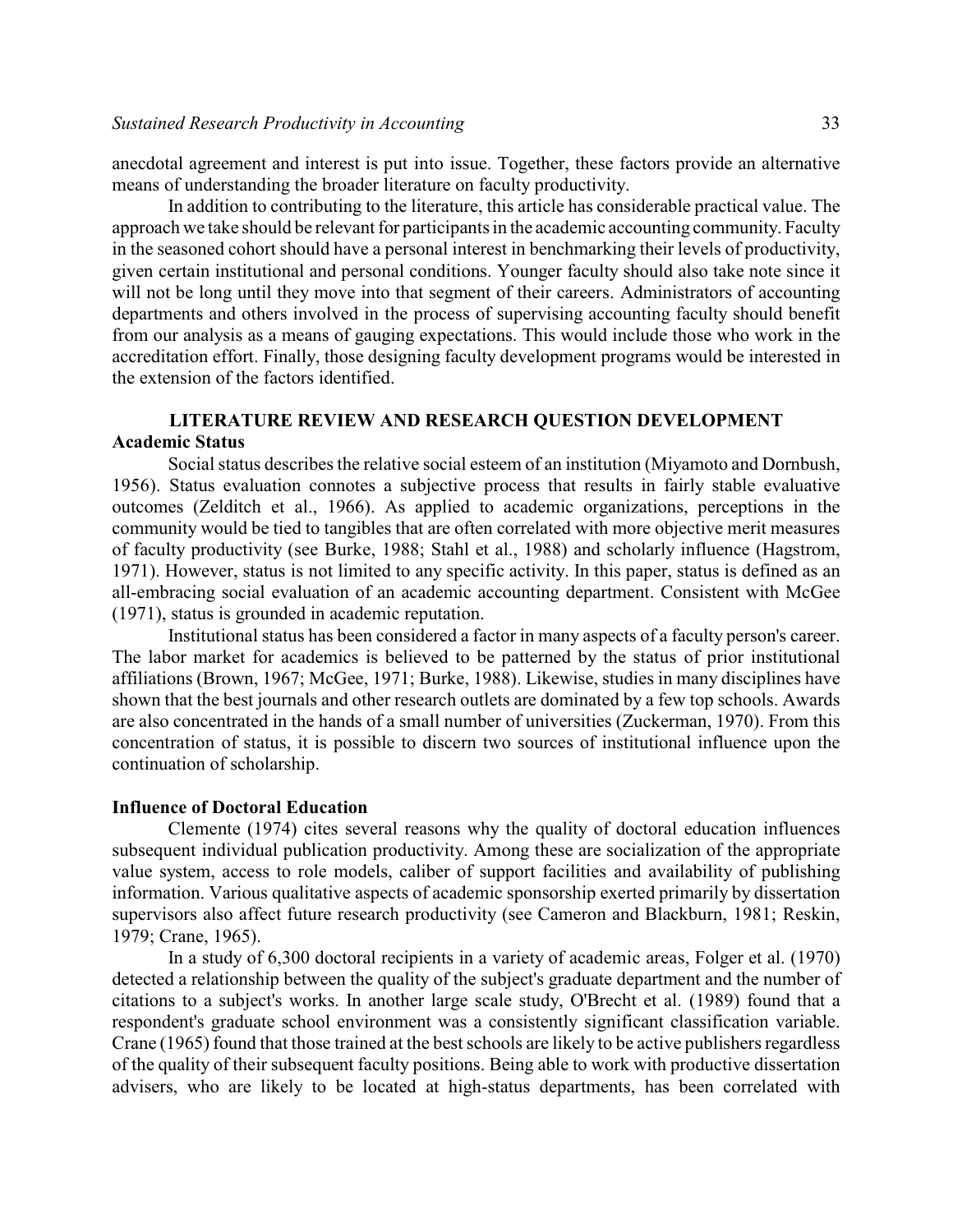subsequent student research productivity (Reskin, 1979). More recent studies outside accounting have accepted the doctoral school effect as a maintained hypothesis (e.g., Allison and Long, 1990).

Accounting researchers also have observed the outcomes of the transmission of levels of research productivity through doctoral education. Heck and Bremser (1986) and Dyckman and Zeff (1984), studying doctoral origins of publishers in *The Accounting Review* and the *Journal of Accounting Research* respectively, both produced highly similar institutional concentrations. Williams (1985), also studying *The Accounting Review*, amplifies these findings by showing the concentration of authorship by doctoral-school origin to exceed that of current institutional affiliation. Although suggestive of a doctoral school influence, these results do not connect to any notion of lifetime productivity by individual faculty.

Fogarty and Ruhl (1997) showed that accounting faculty productivity was directly affected by the status of the doctoral program. For these purposes, status was measured by a latent variable that combined the school's publication reputation with its relative position in the academic labor market. Although this conclusion was robust across temporal periods, its design was cross-sectional and therefore cannot be interpreted as predicting what will occur over the course of careers.

This research underlies the expectation that the status of the individual faculty person's doctoral school may be related to their continued degree of participation in research. High status doctoral programs are likely to produce students who are more actively engaged in research as a lifetime pursuit rather than as a short run instrumental obligation. These schools may also be more likely to imbue students with the motivation to maintain sufficient currency to be able to produce the type of scholarship that would be found suitable by peers many years after graduation. In addition, the higher status doctoral programs may set in motion higher degrees of expectations that a continued leadership role in the accounting literature is a good expenditure of time and effort. Therefore, the relevant literature leads to the following research question:

**RQ1:** Seasoned accounting faculty graduating from higher-status universities will sustain higher levels of research activity over their careers.

The long passage of time since doctoral school makes this research question much more problematic. Unlike other studies that have successfully hypothesized a doctoral school effect for recent graduates, this expected influence would have to be quite strong to persist for many years.

### **Influence of the Current Academic Position**

The possibility that some academic departments provide work settings highly conducive to scholarly achievement has provided an often-considered hypothesis in research on academics (McCormick and Bernick, 1982). Blackburn et al. (1978) provide evidence that the nature of the work environment is critical to research productivity. Consistently, Crane (1965) notes that those not trained at quality doctoral programs are likely to be productive only if they are currently at a quality department. The availability of critical resources, discretionary monies, reduced teaching loads, modest service responsibilities, and competent colleagues may create an environment highly conducive to research (see Finkelstein, 1984).

Several studies have shown that faculty at schools offering doctoral degrees tend to generate more research than do faculty at schools without such programs (Petry and Settle, 1988; Stahl et al., 1988). However, the mere presence of a doctoral program may not adequately account for increased research productivity. Aspects of the work environment likely to exist at doctoral schools are part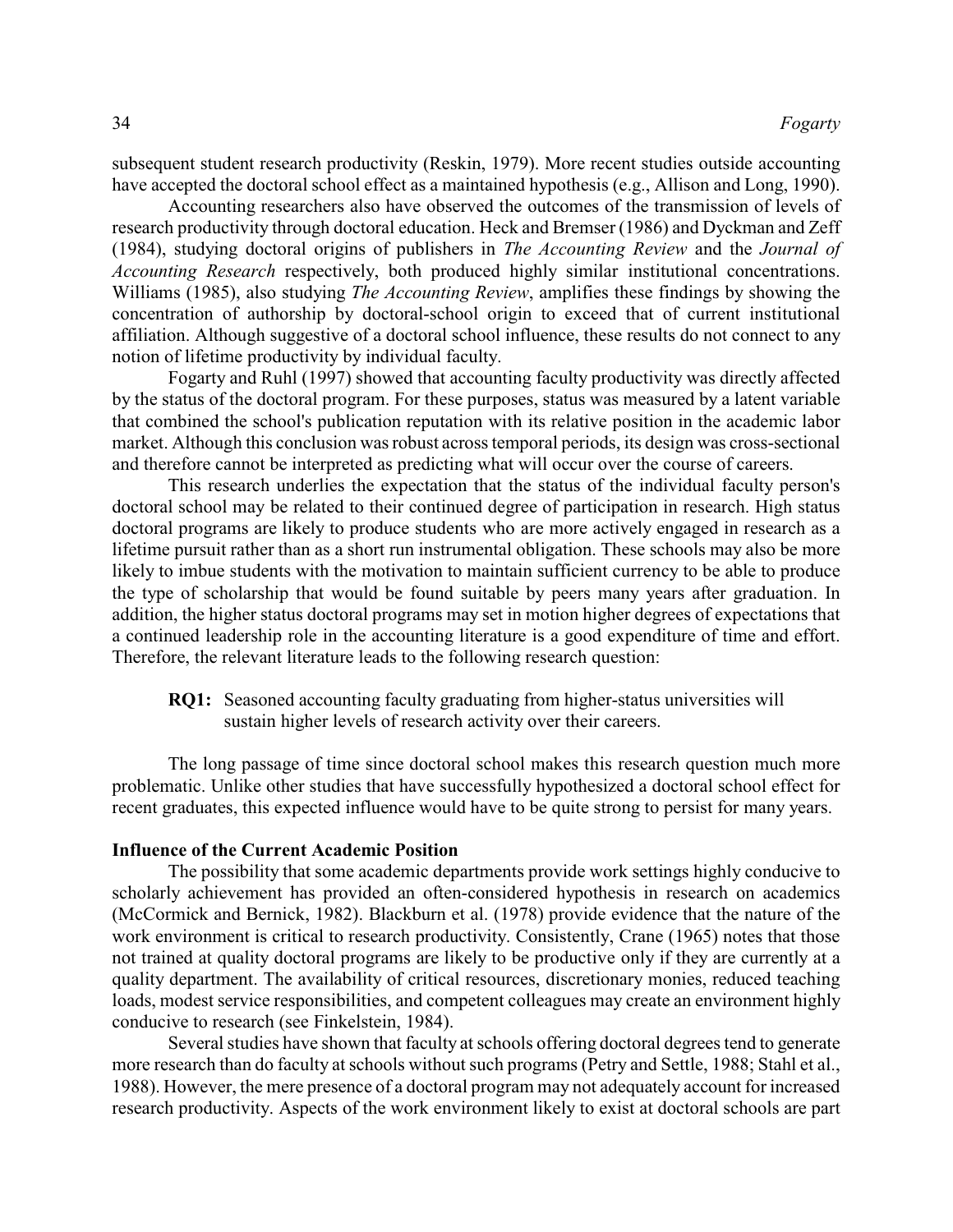of a continuum that also is present in varying degrees in the nondoctoral sector. Therefore, a better approach than a simple dichotomy is appropriate.

Many studies suggest that the work environment is key to research productivity in accounting departments. Cargile and Bublitz (1986) found that a broad variety of tangible and intangible "research facilitators" are more prevalent at top doctoral schools than at other doctoral schools. In another approach, Alsup et al. (1988) studied the perceptions of various faculty groups on the extent of research-relevant resources. They concluded that the critical differences were those that divided doctoral and nondoctoral schools. However, neither study directly linked the existence of resources to the production of scholarship.

The strongest support thus far for the connection of these variables comes from Maranto and Streuly (1994) and Fogarty and Ruhl (1997). The first study shows a relationship between quality of the first faculty appointment school and both publications and citations. The second study shows that the status of the initial department location ofthe faculty person affects publication productivity, even when the influence of doctoral school is eliminated. Both studies suggest the value of institutional status as a summative indicator of the many valuable resources that might underlie scholarly efforts.

This global construct of status might account for some of the variation in sustained research contributions. If contributions to the literature are more rewarded, they might be more likely to be pursued by faculty. Although not monotonic, the presence of a research support infrastructure should translate into more scholarly success for faculty members who take advantage of these resources. It may also be that high status programs<sup>1</sup> are able to provide better opportunities for research participation by offering better networks in which critical authorship collaborations can be formed. This advantage would include providing ready access to a talented set of colleagues and doctoral students. The latter may be especially important as a way for an older researcher to keep up with recently developed methodologies. These possibilities together suggest the following research question:

**RQ2:** Seasoned accounting faculty with current employment at higher-status schools will sustain higher levels of research activity over their careers.

The difficult issue raised by this research question is the extent to which senior faculty can take advantage of a supportive research environment, given the many other demands upon their time. With less of a required focus upon research, the parameters of support that are enveloped within the idea of institutional status may be largely irrelevant to many senior faculty. Conversely, these features may be even more important as a marginal factor that separates whether research is done or not by those whose personal incentives are more diffuse.

### **Personal Early Publication History**

The first two research questions stated expected institutional effects upon sustained scholarship efforts. These effects implicitly assert that individuals involved in this work only matter as far as they reflect and embody the expectations and activities associated with the institutions of

 $<sup>1</sup>$ High-status for these purposes should not be taken literally or comprehensively. In other quarters, the</sup> status of a university is attributable to a reputation for quality teaching, long tradition or winning football teams.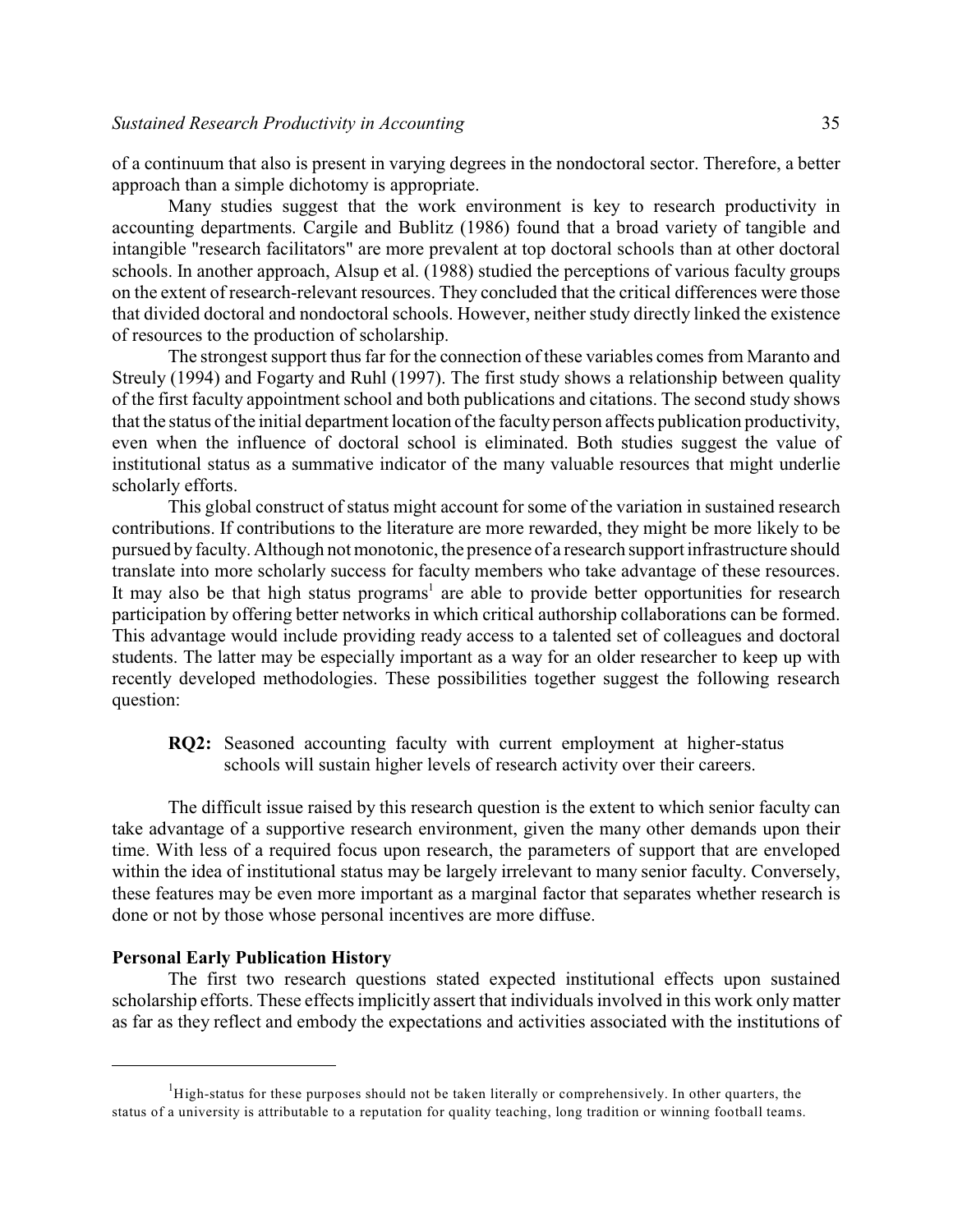higher education with which they have been affiliated. It is also well known that there is a range of effort and results within any particular institutional environment. This calls for an examination of the personal attributes of the faculty members involved.

A relationship linking the attributes of the individual's early career publication record with their likelihood of sustaining their research efforts through their career is rather apparent for at least two reasons. First, the distribution of research talent and research interest might be highly skewed. If only a relative few people are involved in research, they are likely to value research very highly and see it as a central component of their careers, if not their lives. Some studies such as Chung et al. (1992) show that a high percentage of published work in accounting is done by a few people. This suggests that while some view research as a life's work, others make a very temporary and shallow pass at it. The salience of research for those not under current tenure pressure to publish may be weak for those who have not continued their involvement. Furthermore, continued research efforts and early career publishing productivity may be linked by generic motivational considerations. Success in publishing breeds the expectation of continued success. The failure to publish, or at least to publish a considerable amount, may lead one to withdraw from the efforts necessary to keep current on the literature and on methodological techniques. Many of these individuals will begin to explore alternative pursuits, some of which will make important and enduring contributions to their institutions. Therefore, these influences result in this expectation:

**RQ3:** Seasoned accounting faculty with higher levels of early career publication productivity will sustain research activity over their career.

### **Gender Influences**

Many studies have attempted to show differences between male and female faculty research productivity. Cole and Zuckerman (1984) noted a wide gender disparity in science and engineering, with males publishing more than females. However, Faver and Fox (1986), studying social work professors, determined gender to be a weak predictor of self-reported recent publications. In a broader-based multidisciplinary study, Blackburn et al. (1978) found that gender did not predict the number of lifetime publications. Other researchers have found gender differences in the development of academic careers. Cartter (1976) concluded from a data set of over 17,000 new Ph.D.s that females were better able to secure positions at high-prestige universities. Fox (1981), however, found that women were rewarded less for characteristics, such as the status of their doctoral school, and for their achievements, such as publications. Factors other than differential treatment by universities could explain these gender differences (see Rosenfeld and Jones, 1986).

Studies comparing the research records of male and female accounting faculty generally have failed to find significant differences (Dwyer, 1994; Streuly and Maranto, 1994). Mann and Ormundson (1991) found no significant gender effects in the relationship between publication activity and promotion. In addition, Epps and Mitchem (1992) found that women in academic accounting do not differ in perceptions of research support by their rank or by the nature of their resident institutions.

More recent studies of gender effects in academic accounting suggest more subtle differences. For example, Rama et al. (1997) found that women achieving promotion in non-doctoral schools had more publications than did similarly situated males. Along similar lines, Buckless et al. (1998) found that female adjunct professors had to have much more impressive credentials than those possessed by male counterparts to achieve the same levels of career advancement. These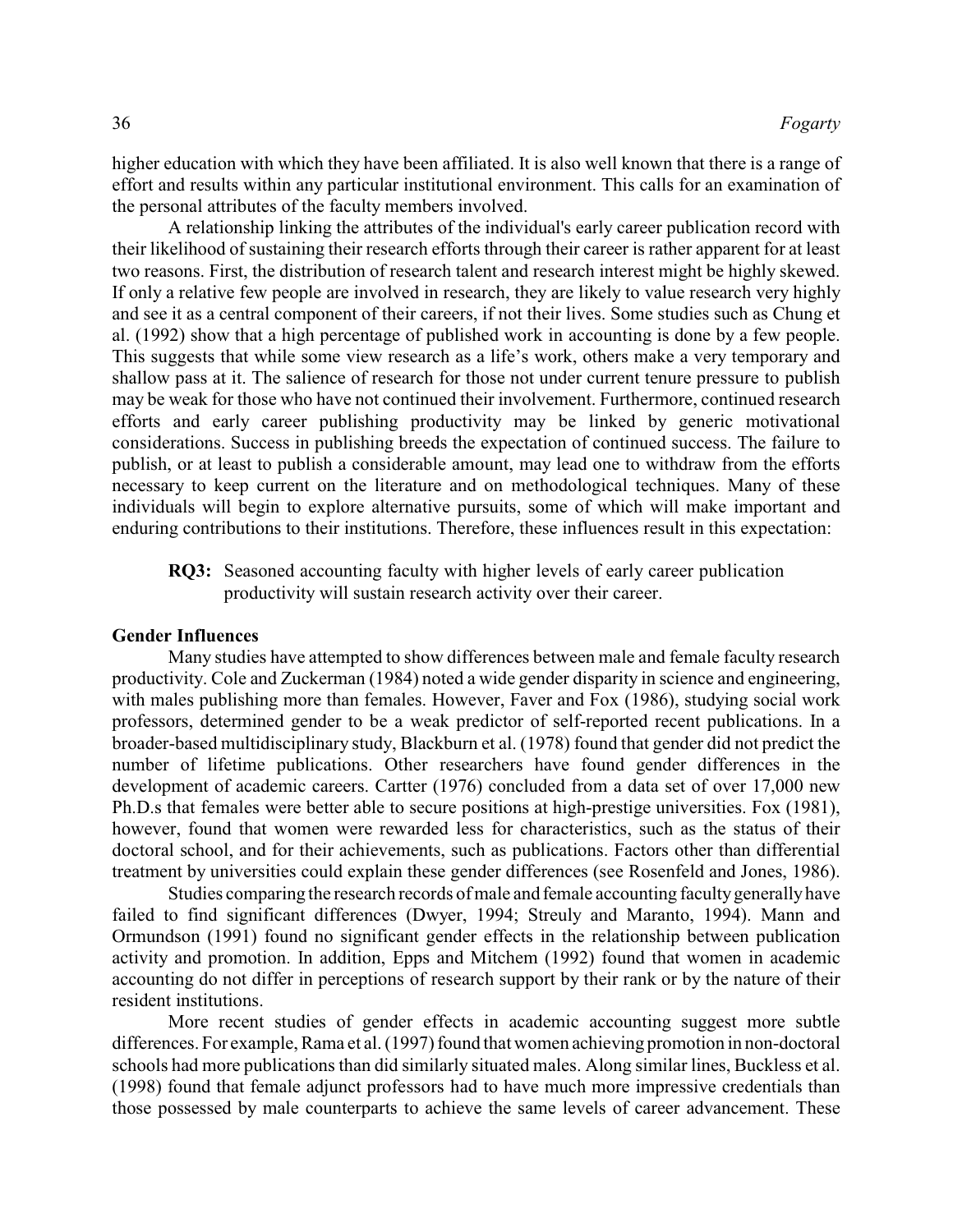studies could be interpreted as suggesting that a larger incentive exists for female faculty to pursue any activity that continues to legitimate their place in a male-dominated environment. Research continues to be an activity that "counts." Therefore, females may be marginally more inclined to do whatever it takes to achieve publication. This is also a consistent extension of findings pertaining to the differential behavior of female accounting students (Ravenscroft and Buckless, 1992). However, in senior faculty ranks, where job security is the norm and further promotion the exception, this need may not be as strong. Senior female accounting faculty may have by virtue of their relatively rare numbers, a more complex set of expectations to fulfill (Kanter, 1977; Kolb, 1992). They may also continue to be victims of subtle forms of exclusion and discrimination (see Norgaard, 1989). These conflicting possibilities make it difficult to predict a direction for a gender effect. Therefore:

**RQ4:** Seasoned female accounting faculty will sustain their research activity at a different rate than seasoned male accounting faculty.

### **Area Effects**

The history of systematic research in accounting is a relatively short one. The emergence of research sufficiently distinct to denote a discipline was not present until the late 1960s, when financial accounting was conceived of as information with wealth distributing effects. This type of research, conventionally believed to be commenced with the publication of Ball and Brown (1968), initiated a vast body of work that amounts to the closest approximation of a paradigm that the accounting discipline possesses (Cushing, 1989). The leadership of this type of research continues to be felt today as denoted by the contents of the leading accounting journals (e.g., *The Accounting Review, Journal of Accounting Research*).

The domination of accounting by what has become known as financial accounting is also reflected in the organization of the American Accounting Association. Until very recently, the need for special sections to reflect research interests included just about every major possibility except financial accounting. The fact that all other areas needed the section structure (and their associated journals) illustrates the capture of the middle ground of accounting research by financial accounting.

The influence of working in the dominant paradigm on research activity or success has never been approached by any previous research. Ceteris paribus, work in the "mainstream" provides heightened visibility and familiarity that should translate into more publications and opportunities to present papers and discuss them. Conversely, people working in less familiar niches might experience greater difficulty in achieving sufficient momentum for a career-long research effort. Some of these areas might be perceived as less rigorous because they have not developed an accepted paradigm or because they are more closely associated with practice.

The expectation that those in the "mainstream" will have an advantage in publishing is clouded by the fact that this area is also the dominant teaching area. In other words, many are connected to this area only by virtue of their teaching efforts. The construction of a paradigm in financial accounting may also create a "crowding out" effect. There may be too much research in this area to adequately be supported by the available outlets. Those in more specialized areas may benefit from better "odds" along these lines. Furthermore, those in some specialty areas (i.e., tax, information systems) may have benefited from the relative recency of the research enthusiasm in these areas. New opportunities to publish furthered by the recent proliferation of outlets (Ettredge and Wong-on-Wing, 1991; Zeff, 1996) may create renewed interest or sustain existing interest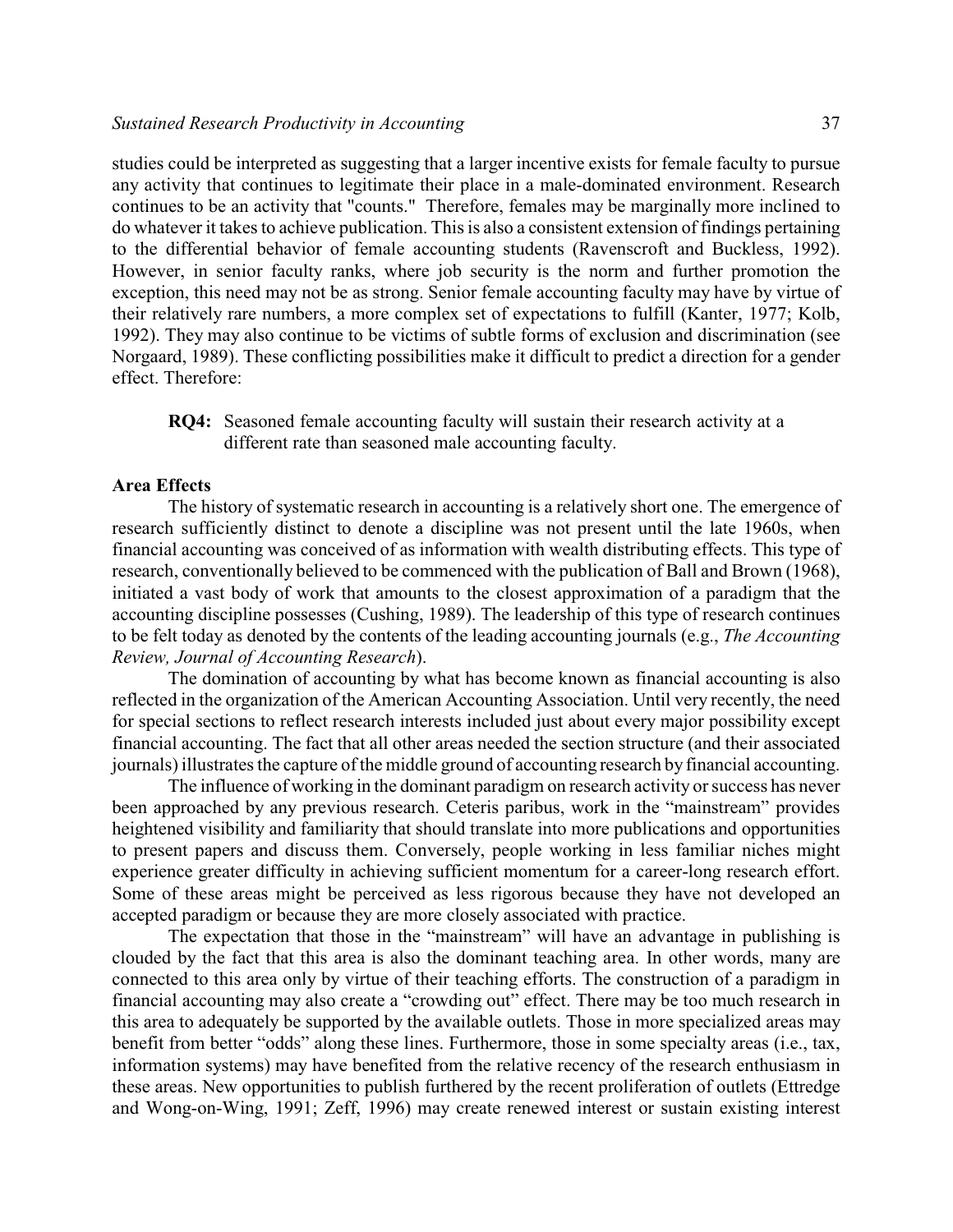among senior faculty. To be exploited by senior academics, these new areas could require a degree of "retooling" that would make participation prohibitive.

These countervailing possibilities again make it speculative as to which reasoning to accept. The lack of previous studies on this question exacerbates this doubt. On an exploratory basis, the following is expected:

**RQ5:** The sustained research activity of seasoned accounting faculty will differ according to their interest areas.

### **Cohort Effects**

Several commentators have expressed the belief that the reward structure in academic accounting has changed over the past few decades. Both the quantity and quality of academic research expected of faculty have increased over time (Campbell and Morgan, 1987; Milne and Vent, 1987; Saftner, 1988). The American Accounting Association study of the professorate (1989) documents a growing importance of empirical research for faculty.

Although the awareness of generational effects has only recently occurred, sufficient time has elapsed for these differences to emerge. The orientation of academic accounting toward broader university criteria of merits and recognition has been in progress since the early 1960s (Anderson and Previts, 1984). Academic research in accounting also has a history of some length. The previously mentioned Ball and Brown study celebrated its  $35<sup>th</sup>$  anniversary in 2003. This study, together with several other articles in the tradition, now merit "classic" status (see Brown, 1996).

The above-mentioned trends have been gradual in their impact and in their scope. Although it has been some time, academics without doctoral qualification continue to teach in university accounting programs. Likewise, accounting academics continue to be promoted and get tenure without appreciable published research at some schools (Englebrecht et al., 1994). The continuing nature of the evolution of academic accountants provides an opportunity to consider the temporal division between parts of what we have called seasoned or senior accounting faculty. If those beginning their career relatively late are more prominent researchers in the sense that they have sustained their scholarly contributions, more evidence consistent with a socialization effect will exist. In other words, those trained in a regime with a heightened expectation of scholarship may be expected to have more continued scholarly output.

Time may also alter the influence of the independent variables. We would anticipate that higher status accounting programs would have made the adjustments to empirical research earlier and more convincingly. This might alter the results of RQ1 and RQ2.

As the distribution of the number of active accounting researchers broadens over time, RQ3 may not be invariant over the period. This time period has also been marked by the influx of female faculty. This causes RQ4 to require more scrutiny.

As noted above, several areas of accounting research have matured at different times, making RQ5 potentially sensitive to the passage of the years. Therefore, the final research question posits the expectation of changes in all the basic relationships of this study over time:

**RQ6:** Differences exist in the results of the tests of Research Questions 1-5 when temporal cohorts are separately considered.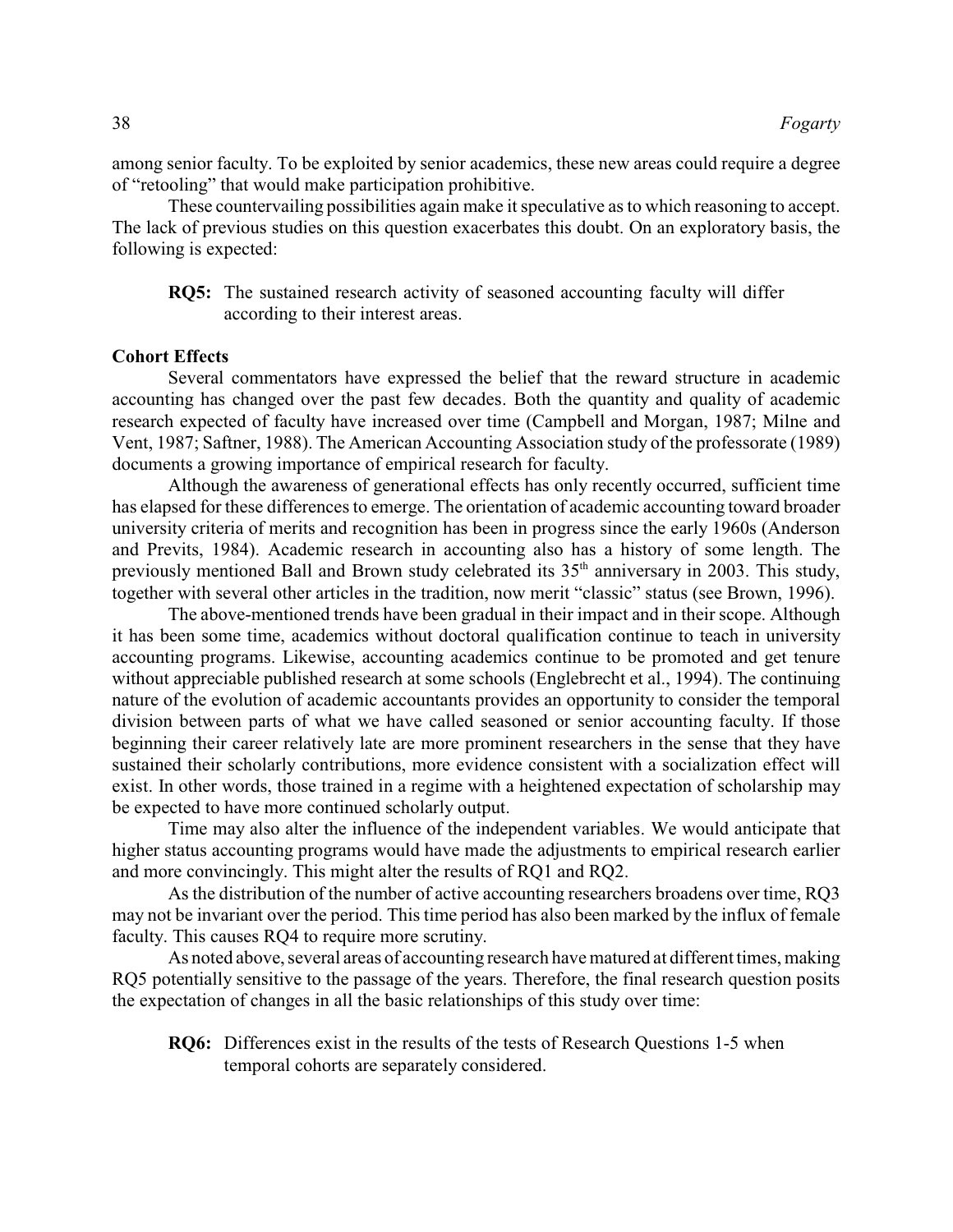### **Summary**

Six important questions about the continuing productivity of senior accounting faculty have been posed. The first two posit institutional antecedents, with the individual being shaped by their involvement with differing types of organizational affiliations. The next three elicit a more personal explanation, rooted in the work history, gender, and subdisciplinary affiliations of the older accounting professorate. The final research question is motivated by the need to see if the previous results are a product of an underlying generational shift. This seeks to explore potential cohort effects within the seasoned group under study. Together, these questions provide an initial approach to the scholarship dimension of the academic accounting career.

### **THE STUDY**

#### **Sample**

The group that has been called seasoned or senior accounting faculty lacks precise definition. Therefore, no attempt to draw its boundaries will be definitive. For these purposes, this study resorted to round numbers. Accordingly, faculty with an earned doctoral degree more than twentyfive years old were considered members of the includable group. All accounting faculty listed in the Accounting Faculty Directory (Hasselback, 2001) with doctoral degrees dated 1976 or earlier were selected. Those whose listing indicated a retired or a semi-retired status (e.g., emeritus) were deleted.

In total, 1,754 individuals qualified under the above criteria. Of these, 351 had to be eliminated because they either had degrees from, or currently were employed by, foreign schools. This was necessary because it was not possible to measure the institutional variables in a satisfactory manner for foreign schools. For another 19 individuals, some other necessary information was missing. In total, 1384 individuals constituted the analyzable data.

Although the ambitiousness of this data collection approaches the population of academic accountants, it should still be treated as a sample. First, not every school in the USA is included in the Hasselback directory. Second, the January 1977 graduation cut-off point is not definitive in delineating the class to whom the results are to be attributed (e.g., senior accounting faculty).

### **Measurement**

The extent to which individuals sustain their research agenda is the central construct of this paper. In order to allow the expression of a broad panoply of activity, this dependent variable was measured two ways, both of which reference activity level at the annual meeting of the American Accounting Association (AAA). This gathering offers opportunities to contribute scholarship to the discipline, primarily though the presentation of research that has been selected through a blind peerreviewed process. Accordingly, such work must be fairly rigorous. Inclusion in this forum represents a considerable accomplishment. Nonetheless, since it does not reflect a full peer review process, these measures are a more generous standard of scholarship than would be involved if one were to measure recent publications.

In order to open a broad enough time frame to measure sustained contribution, data were collected for ten years of AAA meetings between 1987 (Cincinnati) and 1996 (Chicago). A shorter time frame might introduce artifactual variation in participation. Relative to the sample of individuals, this window occurs no less than ten years after anyone in the sample had attained their degrees. This interval should have allowed most people in the sample the opportunity to have been considered for tenure at their first or second school. Studies of the promotion process also suggest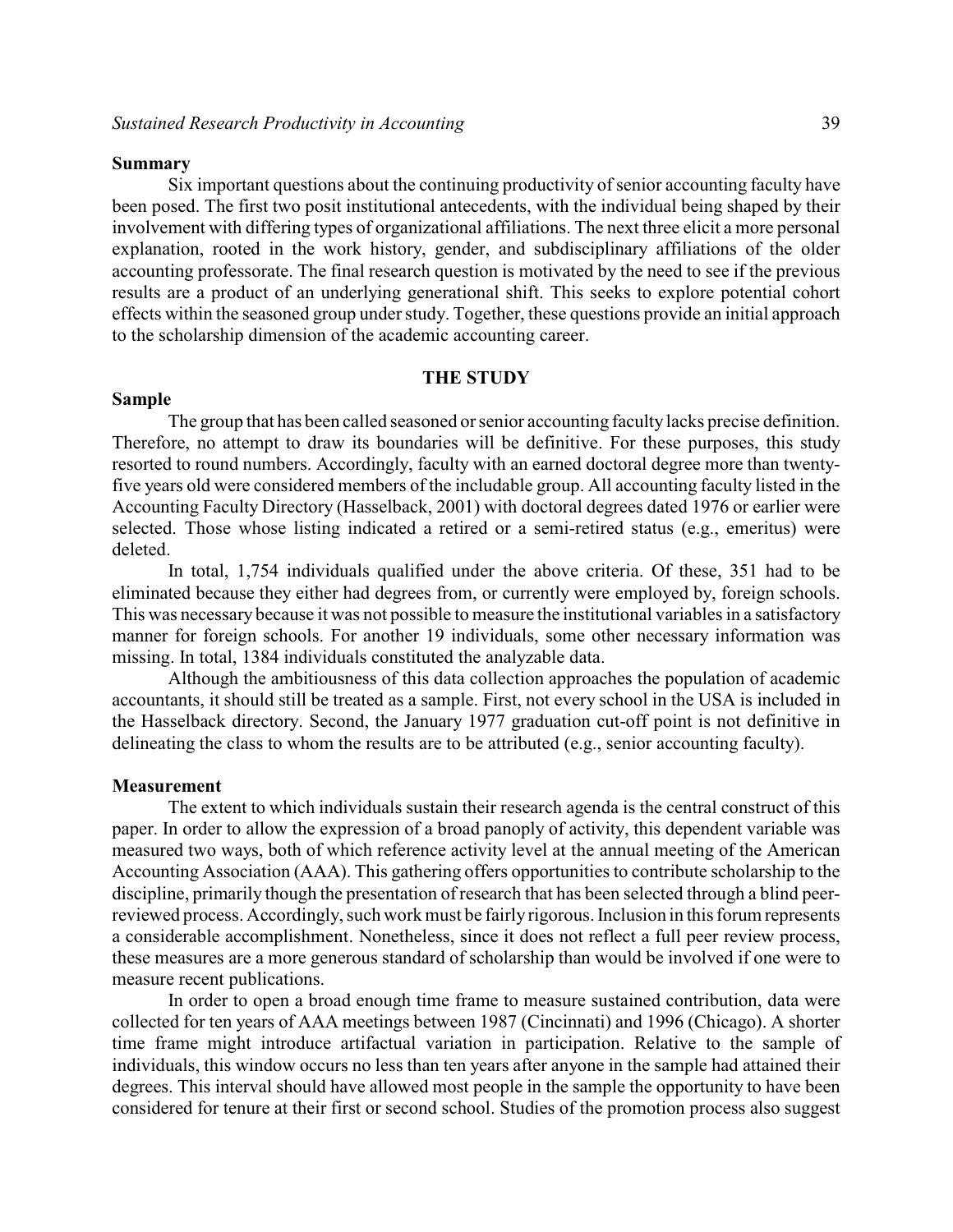that a large percentage of this group will have achieved the full professor rank by the beginning of this interval (Saftner, 1988; Read et al., 1998).

The contribution of each individual to the ten annual meetings was measured in two ways. First, the total number of meetings in which the individual participated as an author of research was recorded from the official program of the meetings published by the American Accounting Association. This summarizes the ability of the faculty person to maintain some continuing active presence in research. It also takes into account the tendency of some individuals to attempt to maintain continuous visibility through scholarly participation at each meeting. Accordingly, this variable ranges from 0 to 10. Second, a measure that gives credit for multiple research activities in a single meeting was constructed. This measure counts each instance of research participation separately. Therefore, for this measure, an individual presenting two papers at one meeting would be considered to have made an equal contribution to a person presenting one paper at each of two meetings. Unlike the first measure, the second is not necessarily limited to an upper bound of ten. Neither measure included program listings in other capacities.

Two rankings from the literature were used to evaluate the status of both the doctoral school and the faculty position school for each individual. The first comes from Fogarty (1995), who reports meta-rankings of accounting programs based on 143 rankings from 32 past studies. The data used to constitute this variable considers the rank and the total number of times a department appeared in rankings based on publication, citation, reputation and other schemes. Differentiating schools on how consistently they have been considered a top school across many criteria overcomes the idiosyncrasies of any specific measurement attempt. The second measure comes from Hasselback and Reinstein (1995) and is based on an empirical study of institutional publications in the accounting literature from 1967 to 1991. It ranks 716 schools based on the volume and quality of their contributions to the accounting literature. It also makes appropriate adjustments for coauthorships and for differing faculty size. As such, it seems to be the most comprehensive and refined measure of institutional publication history. Since publication lies at the heart of the reputation ofschools, this more focused measure of institutional status is appropriate. This approach also avoids the mistakes of assuming that all programs granting PhDs have higher status than schools that do not, and of equating all of the former schools as equal.

Early individual publication productivity was measured in several ways. Using the Accounting Literature Index (Heck et al., 1996), Early Publications in the top 44 accounting journals were identified as a broad-based measure of early career publication activity by counting publications listed in the individual's first ten years as an academic. This measure was then partitioned into more specific measures. One involved contributions to the mainstream of accounting thought. Although legitimate disagreement exists on what journals represent the mainstream, the top three accounting journals identified by Hull and Wright (1990) and several subsequent authors, *The Accounting Review, Journal of Accounting Research* and *Journal of Accounting and Economics*, were used to constitute Early Mainstream Publications. Another measure separately distinguished publications with a primary practitioner readership. Examples in this category called Early Practitioner Publications, include *The Journal of Accountancy, CPA Journal* and *Management Accounting*. All publications in the total count, but not either of these two subsets, were considered to be in a category that could be called Other Early Academic Publications. Although studies of broader temporal segments of the accounting academy require adjustments to equate the more recent graduates with those who had more time to publish (see Jacobs et al., 1986), this calculation is not necessary when all individuals have had the same period of years to publish. No adjustment was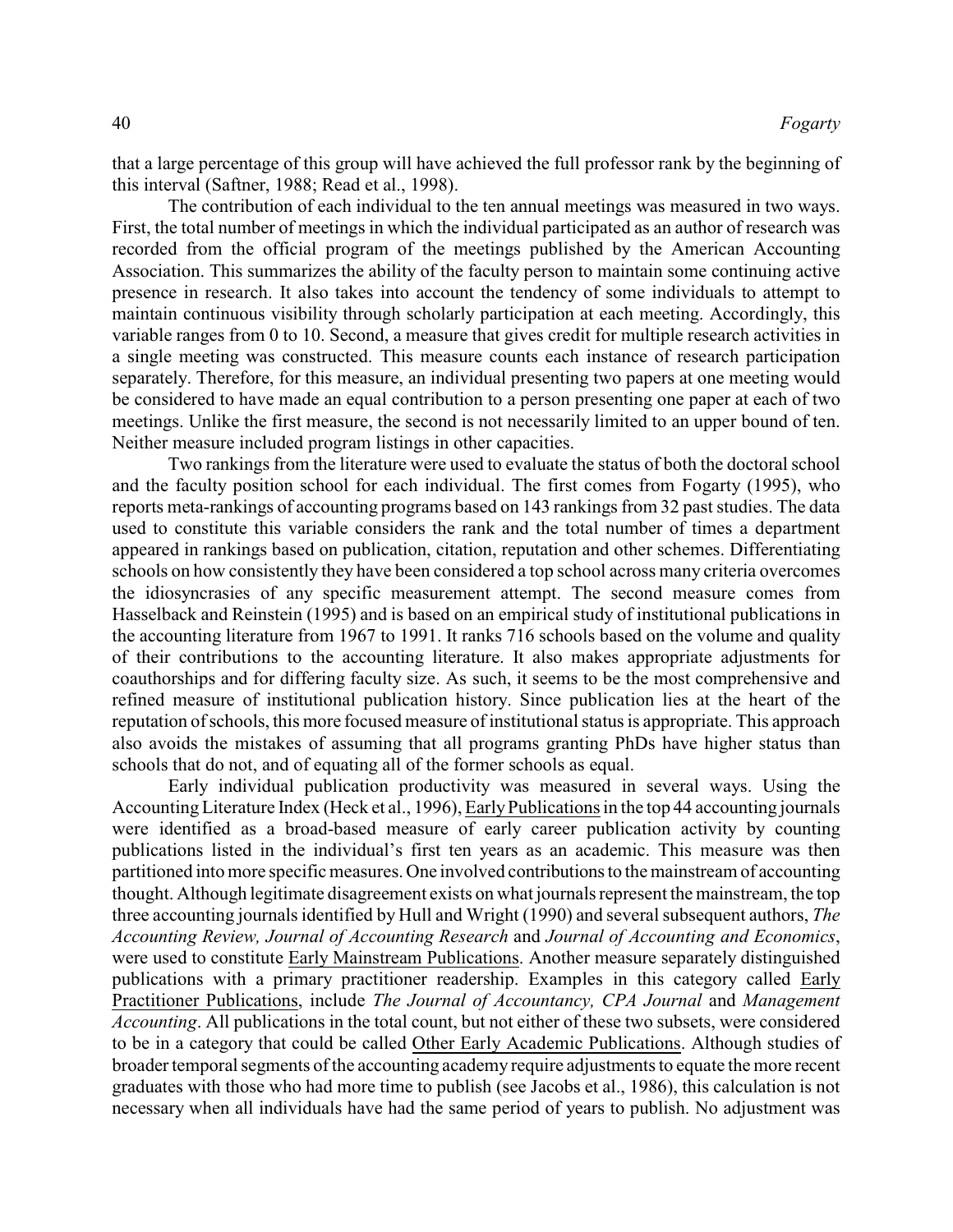made for coauthorship because different views exist on its necessity (see Bell and Seater, 1978) and its consequence (Kirchmayer et al., 1997).

Research area was operationalized by an examination of the interest field from the *Accounting Faculty Directory* (Hasselback, 1996). For these purposes, the first code listed in that source was assumed to be the most descriptive category. Although this cannot be a conclusive determination of relative interests, the field gives every appearance of being carefully constructed.. Since the research question proposed did not require extreme precision in the distinction between broadly conceived areas (e.g., financial accounting, managerial accounting), this assumption is an acceptable solution to the measurement problem. In addition to financial and managerial accounting, the interest areas that were used were auditing, taxation and information systems. All other areas were classified as miscellaneous.<sup>2</sup>

Gender was determined from the first name of the faculty member. In ambiguous cases, various archival and investigatory searches were performed. In a handful of instances, gender had to be treated as a missing data item.

Two temporal cohorts were determined by dividing the graduation year data at the median. This involved a distinction between those that graduated before and after January 1, 1970. A more articulated division was made by dividing the sample of faculty into three periods by identifying the years that aligned with the 33% and 67% points in the distribution. This created break points for graduation years at the beginning of 1967 and at the beginning of 1972.

### **RESULTS**

### **Descriptive Results**

Table 1 provides frequency information about the two dependent variables. Of the 1,754 individuals in the data set, 1,409 (80.4%) appear to have no sustained research agenda, as it is here defined. In other words, they had no research appearance on the meeting program during the tenyear window. Another 154 (8.8%) faculty made only a single research appearance on the ten programs. Only 45 individuals (2.6% of the total) made more than four appearances, with only one presenting research at all 10 programs. In terms of the 6,936 total appearance opportunities during the ten meetings, a total of 934 are made by 344 individuals from the senior faculty group. Again, the data are highly skewed with most faculty having no or very few appearances and few having many.

Accounting academics included in this sample averaged slightly under 0.11 publications per year since graduation. Of these, less than .01 publications per year appeared in the three top accounting journals. Fifty-seven percent of the people involved graduated from doctoral programs

 $h^2$ Hasselback (1997) identified 26 interest areas. Many of the more unfamiliar categories are rarely used, especially as an individual's primary area. For purposes of simplicity, the following categories were combined.

<sup>1.</sup> Financial = Financial, SEC, Principles, CPA Review, Theory, and Advanced.

<sup>2.</sup> Managerial = Managerial, Cost, Controllership and Agency.

<sup>3.</sup> Auditing = Auditing and Internal Audit.

<sup>4.</sup> Taxation = Taxation and Oil and Gas.

<sup>5.</sup> Systems = Systems and Computer.

<sup>6.</sup> Other = Behavioral, Education, Governmental, History, International, Ethics, Business Law, Notfor-Profit, Quantitative and Social.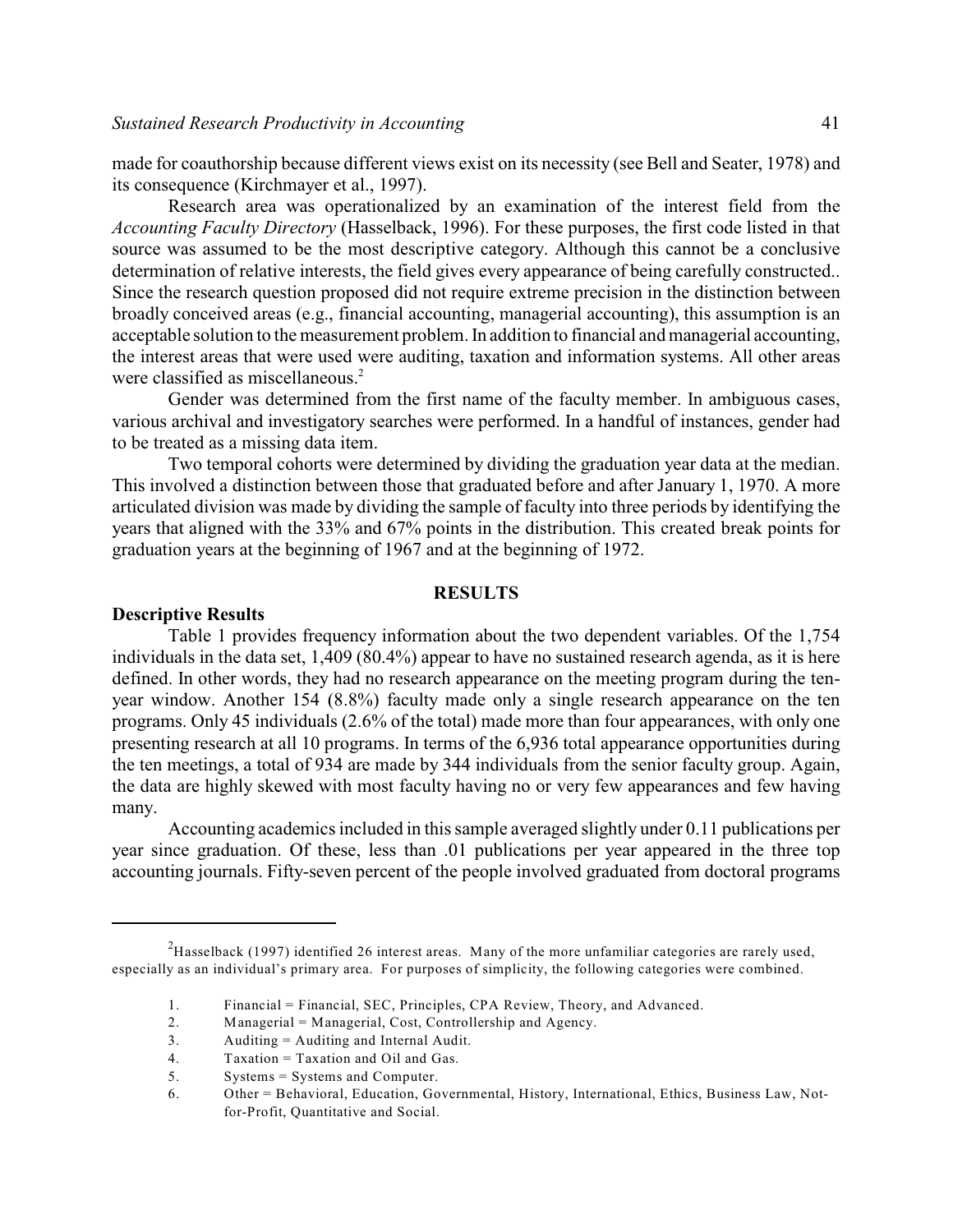## **Descriptive Information on the Scholarly Contributions Of Seasoned Accounting Faculty**

# **Number of Meetings (1987 - 1996)**

| Number   |       | Percent | <b>Cumulative Percent</b> |
|----------|-------|---------|---------------------------|
| $\theta$ | 1,409 | 80.4    | 80.4                      |
|          | 154   | 8.8     | 89.2                      |
| 2        | 68    | 3.9     | 93.0                      |
| 3        | 51    | 2.9     | 95.9                      |
| 4        | 26    | 1.5     | 97.4                      |
|          | 20    | 1.1     | 98.6                      |
| 6        | 14    | 0.8     | 99.4                      |
|          | 4     | 0.2     | 99.6                      |
| 8        | 4     | 0.2     | 99.8                      |
| 9        | 2     | 0.1     | 99.9                      |
| 10       |       | 0.1     | 100.0                     |

### **Number of Participative Events (1987 -1996)**

| Number           | N     | Percent | <b>Cumulative Percent</b> |
|------------------|-------|---------|---------------------------|
| $\boldsymbol{0}$ | 1,409 | 80.4    | 80.4                      |
|                  | 150   | 8.5     | 88.9                      |
| $2 - 3$          | 108   | 6.2     | 95.1                      |
| $4 - 5$          | 45    | 2.6     | 97.7                      |
| $6 - 7$          | 19    | 1.0     | 98.7                      |
| $8-9$            | 10    | 0.6     | 99.3                      |
| $10 - 11$        | 8     | 0.5     | 99.8                      |
| $12 - 15$        | 4     | 0.3     | 100.0                     |
|                  |       |         |                           |

ranked within the top 20 schools by Fogarty  $(1995)^3$ . Doctoral programs currently employed 482 individuals (34.2%) in the sample. The sample comprised 1,649 men and 104 women. Forty-nine percent of the faculty listed their primary interest area as financial accounting (the most common area). This ranged down to 4.7% of the group primarily involved with information systems.

The correlations between the variables considered by this study verify the measurement conventions that were employed in this study. The highest correlations exist between the variables that have been grouped together as multiple measures of the same constructs. For example, high

 $3$ This result partially reflects the smaller number of doctoral programs available to those now in the senior cohort of accounting faculty. In the last year that a member of this group could have graduated (1976), only 24 programs had produced more than 25 graduates.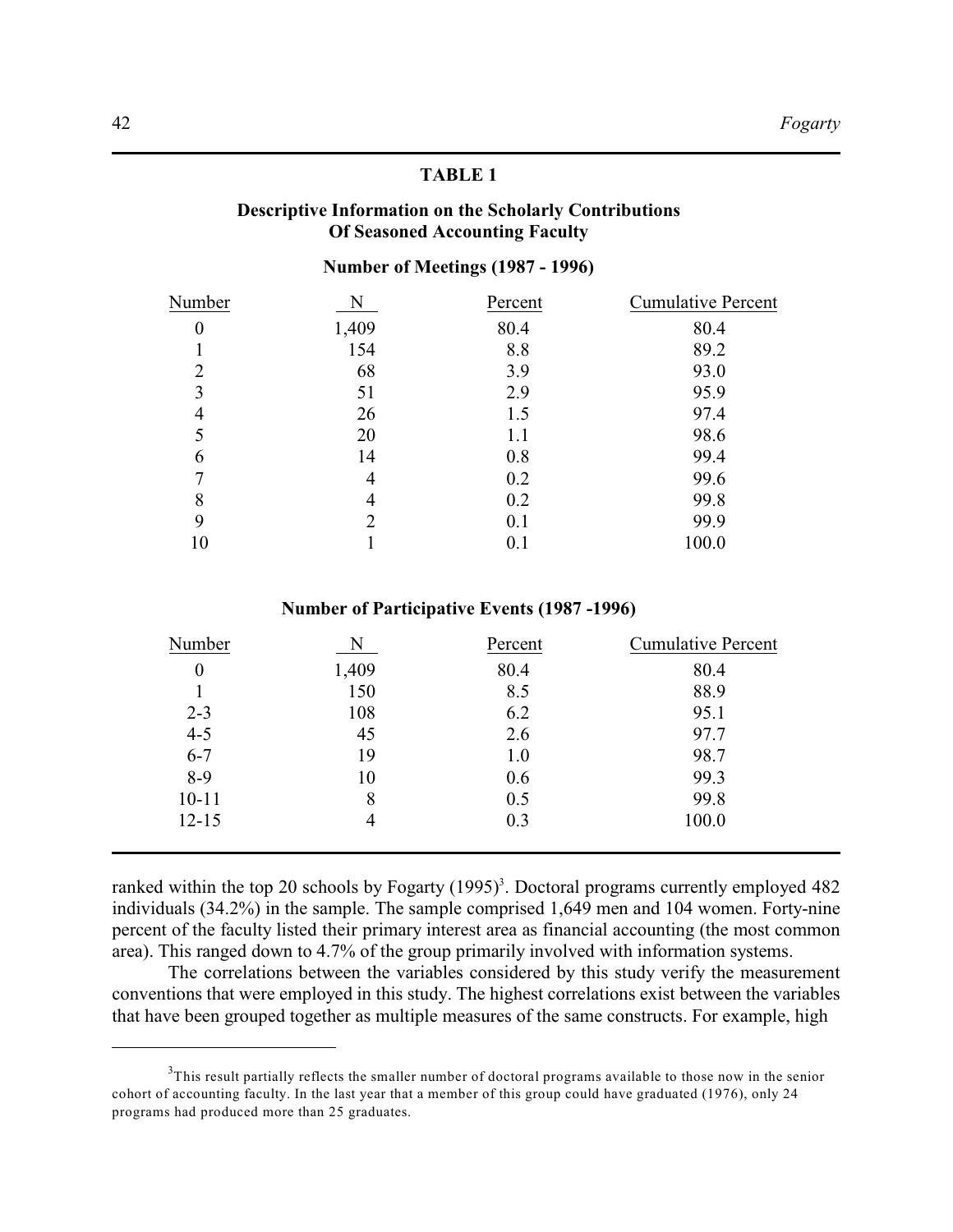# **Test of Research Question 1: The Relationship Between Doctoral School Institutional Prestige and the Continuing Scholarly Contributions of Seasoned Accounting Faculty**

Dependent Variable: Number of Meetings Contributed to (1987 - 1996)

| Independent                                            | Standardized | Standard |         |         |
|--------------------------------------------------------|--------------|----------|---------|---------|
| Variable                                               | Coefficient  | Error    | T value | P level |
| Doctoral School Prestige<br>(Reinstein and Hasselback) | .080         | .0104    | 3.284   | .001    |
| Doctoral School Prestige<br>(Fogarty)                  | .083         | .001     | 3.451   | .000    |

Dependent Variable: Number of Participative Events (1987 - 1996)

| Independent<br>Variable                                | Standardized<br>Coefficient | <b>Standard</b><br>Error | T value | P level |
|--------------------------------------------------------|-----------------------------|--------------------------|---------|---------|
| Doctoral School Prestige<br>(Reinstein and Hasselback) | .078                        | .018                     | 3.217   | .001    |
| Doctoral School Prestige<br>(Fogarty)                  | .087                        | .002                     | 3.609   | .000    |

correlations exist for the two institutional status variables for doctoral school (.648) and for current school (.527) and for the correlation between the two measures of sustained research (.870). Relatively low correlations involve the temporal period constructs (most below .100).

### **Tests of Research Questions**

Table 2 presents results of the statistical tests of Research Question 1. Foursets of regression results reflect all the possibilities created by the two measures of the dependent variable (sustained research) and the two measures of each of the independent variable (institutional status). Research Question 1, which expressed the expectation that the institutional prestige of doctoral origins would affect the continuation ofresearch efforts, is supported. All four of the equations produce significant effects for doctoral school status at p<.01.

A similar degree of assuredness surrounds the relationship between current employment school status and continued research efforts. Table 3 shows that accounting faculty with current positions at higher status accounting programs are more likely to continue to publish research. All four coefficients reach significance at  $p<0.01$ . In other words, the conclusion is robust across different measurements of both variables. Research Question 2 is confirmed.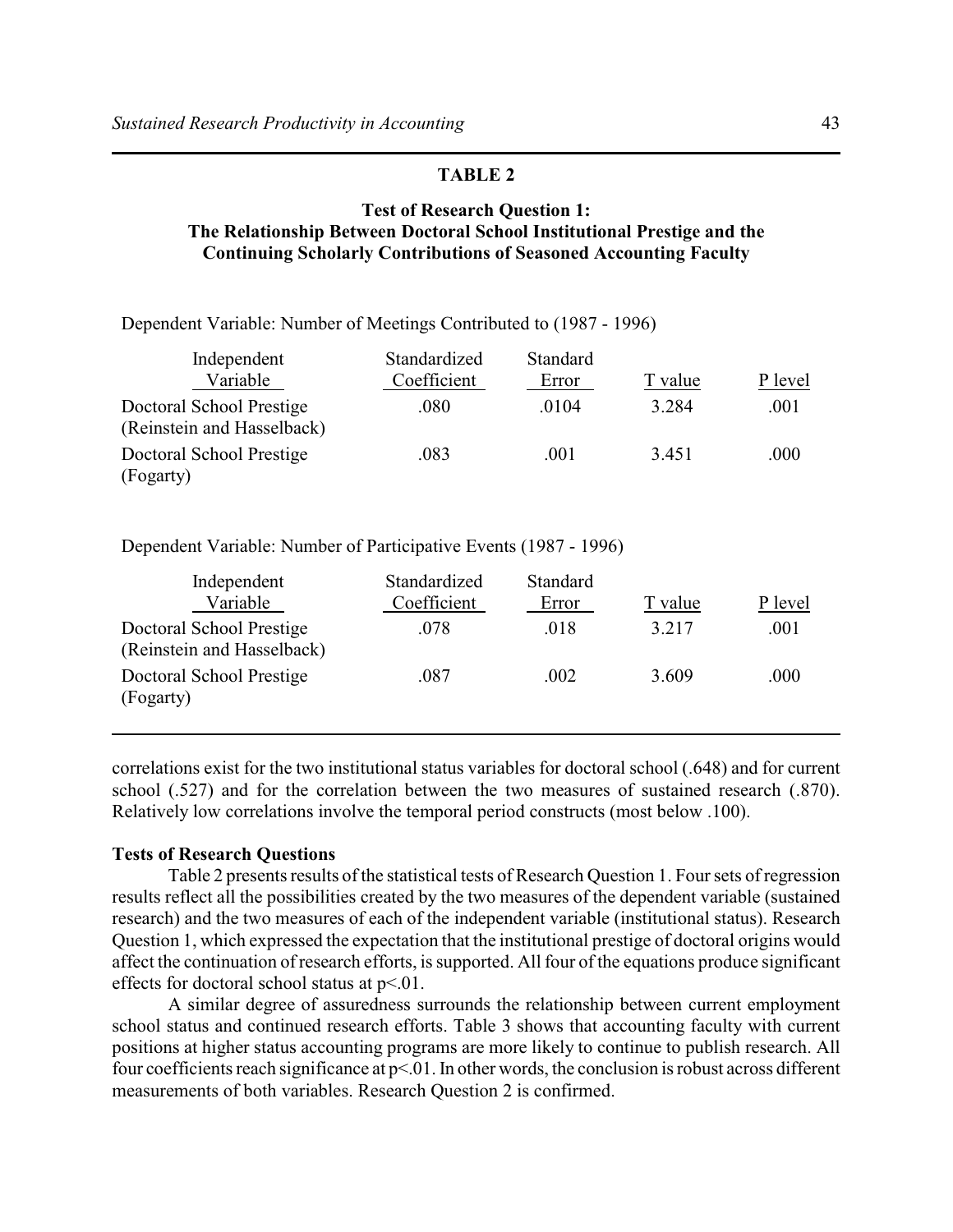# **Test of Research Question 2: The Relationship Between Current School Institutional Prestige and the Continuing Scholarly Contributions of Seasoned Accounting Faculty**

Dependent Variable: Number of Meetings Contributed to (1987 - 1996)

| Independent                                            | Standardized | Standard |         |         |
|--------------------------------------------------------|--------------|----------|---------|---------|
| Variable                                               | Coefficient  | Error    | T value | P level |
| Doctoral School Prestige<br>(Reinstein and Hasselback) | .081         | .010     | 6.926   | .000    |
| Doctoral School Prestige<br>(Fogarty)                  | .261         | .001     | 10.200  | .000    |

Dependent Variable: Number of Participative Events (1987 - 1996)

| Independent                                            | Standardized | Standard |         |         |
|--------------------------------------------------------|--------------|----------|---------|---------|
| Variable                                               | Coefficient  | Error    | T value | P level |
| Doctoral School Prestige<br>(Reinstein and Hasselback) | .188         | .013     | 7.211   | .000    |
| Doctoral School Prestige<br>(Fogarty)                  | .267         | .001     | 10.459  | .000    |

Table 4 reports the results of tests of Research Question 3. The relationship between sustained research presence and personal career publication productivity is uniformly sustained across the eight regressions. All coefficients are significant at  $p<01$ . This is true for the composite total publications variable and for all the three partial measures of this variable. Research Question 3 is confirmed.

The second personal variable considered was gender. Research Question 4 asserted that the gender of the faculty person would be related to sustained research. The results for males and females are not significantly different. Although the positive sign of the standardized coefficient in Table 5 is suggestive of men being slightly more likely to sustain research agendas, it is not significant at p<.05. Research Question 4 is not supported. Even these results pertaining to the lack of gender difference should be interpreted with caution since relatively few females (N=104) are in the sample.

Whether or not academics working in different areas of accounting were more likely to sustain their research careers was considered by Research Question 5. Table 6 shows ANOVA results that indicate that such a difference exists at the p<.01 level for the number of participative events version of the dependent variable and at a p<.05 statistical significance level for the number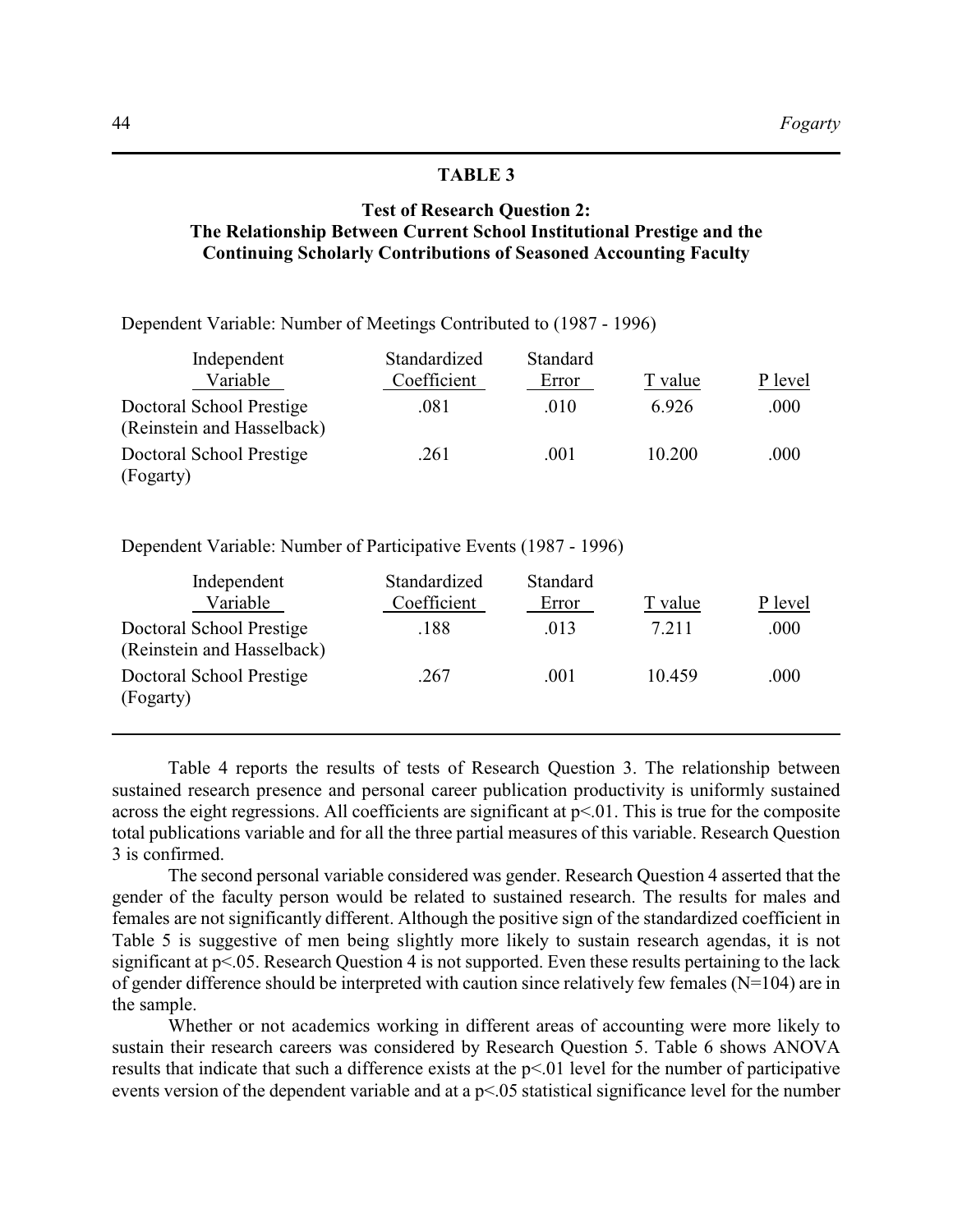# **Test of Research Question 3: The Relationship Between Continuing Scholarly Contributions and Early Career Publication Productivity**

| Dependent<br>Variable      | Independent<br>Variable        | Standardized<br>Coefficient | <b>Standard Error</b> | T Value | P level |
|----------------------------|--------------------------------|-----------------------------|-----------------------|---------|---------|
| <b>Total Meetings</b>      | Total<br>Publications          | .524                        | .005                  | 25.773  | .000    |
| <b>Total Meetings</b>      | Mainstream<br>Publications     | .241                        | .009                  | 10.789  | .000    |
| <b>Total Meetings</b>      | Practitioner<br>Publications   | .092                        | .010                  | 4.546   | .000    |
| <b>Total Meetings</b>      | Other Academic<br>Publications | .376                        | .012                  | 16.735  | .000    |
| <b>Total Presentations</b> | Total<br>Publications          | .523                        | .006                  | 25.663  | .000    |
| <b>Total Presentations</b> | Mainstream<br>Publications     | .268                        | .012                  | 11.998  | .000    |
| <b>Total Presentations</b> | Practitioner<br>Publications   | .078                        | .013                  | 3.849   | .000    |
| <b>Total Presentations</b> | Other Academic<br>Publications | .358                        | .015                  | 15.961  | .000    |
|                            |                                |                             |                       |         |         |

# **TABLE 5**

# **Tests of Research Question 4: The Relationship Between Gender and Continuing Scholarly Contribution**

| Dependent<br>Variable      | Independent<br>Variable | Standardized<br>Coefficient | <b>Standard Error</b> | T Value | P level |
|----------------------------|-------------------------|-----------------------------|-----------------------|---------|---------|
| <b>Total Meetings</b>      | Gender                  | .039                        | .124                  | 1.615   | .106    |
| <b>Total Presentations</b> | Gender                  | .041                        | .157                  | 1.701   | .089    |
|                            |                         |                             |                       |         |         |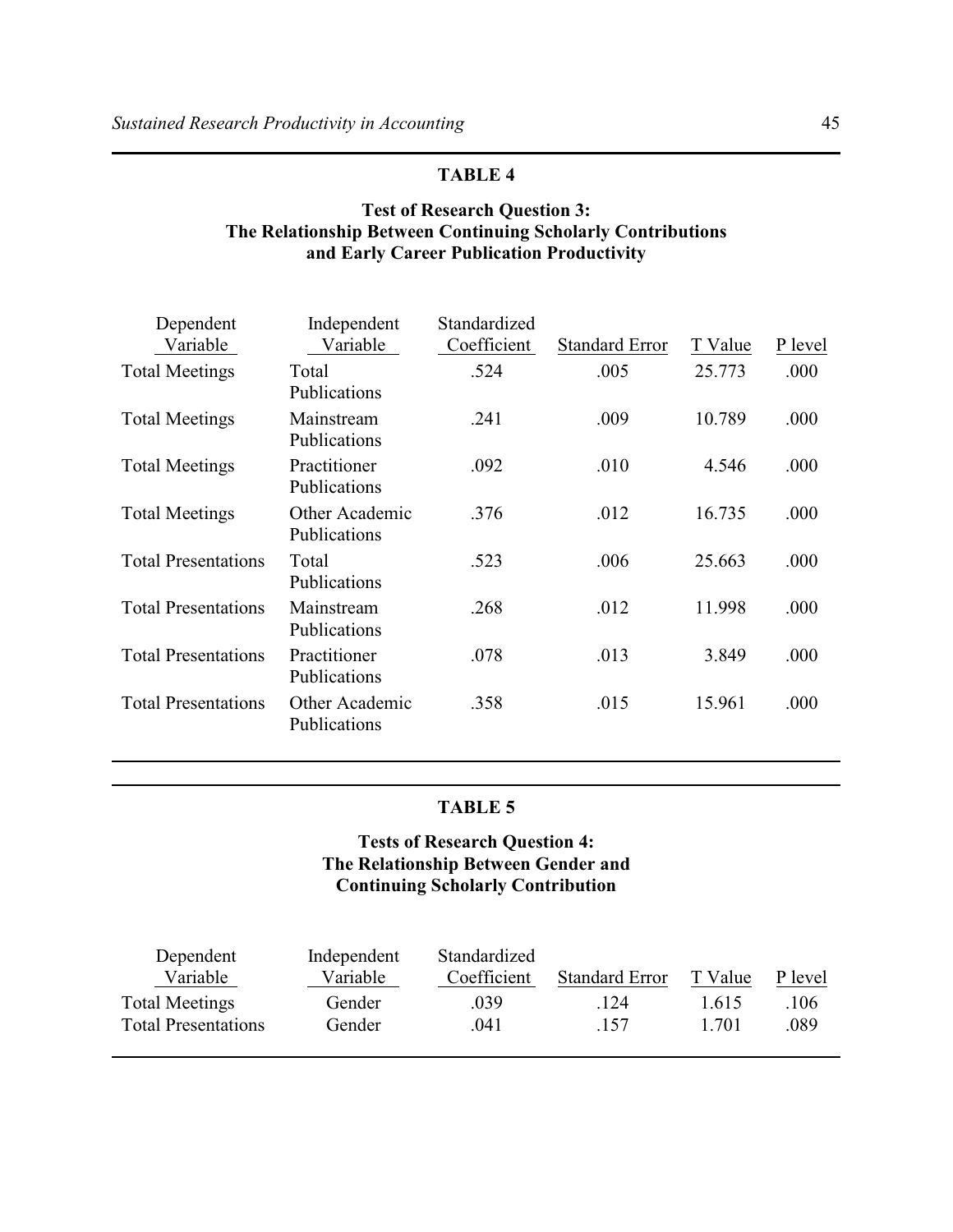# **Tests of Research Question 5: The Relationship Between Continuing Scholarly Contributions and Faculty Member Interest Area**

Dependent Variable: Number of Meetings Contributed to (1987 - 1996)

| F<br>Mean Square<br>D     |
|---------------------------|
| .010<br>6.403<br>3.040    |
| 2.106                     |
| <b>Standard Deviation</b> |
| 536<br>1.52               |
| 244<br>1.27               |
| 107<br>1.75               |
| 89<br>0.75                |
| 67<br>1.83                |
| 1.02                      |
| $\overline{\mathbf{N}}$   |

Dependent Variable: Number of Participative Events (1987 - 1996)

| Sum of Squares     | df    | Mean Square             | $\mathbf{F}$              |      |
|--------------------|-------|-------------------------|---------------------------|------|
| 53.594             | 5     | 10.719                  | 3.142                     | .008 |
| 3,711.566          | 1,088 | 3.411                   |                           |      |
| Area               | Mean  | $\overline{\mathbf{N}}$ | <b>Standard Deviation</b> |      |
| Financial          | 0.836 | 536                     | 1.95                      |      |
| Managerial         | 0.737 | 244                     | 1.59                      |      |
| Auditing           | 1.187 | 107                     | 2.40                      |      |
| Taxation           | 0.281 | 89                      | 0.78                      |      |
| <b>Other Areas</b> | 1.089 | 67                      | 2.25                      |      |
| <b>Systems</b>     | 0.451 | 51                      |                           | 1.86 |

of meetings. Additional descriptive information is also provided that shows there is considerable variation in the frequency of sustained research by research area.

Faculty whose interest area is taxation presented relatively infrequently at the annual meeting. On the other hand, information systems faculty tended to be the most active group. These faculty, as a group, were nearly four times as likely as tax faculty to be contributing at least one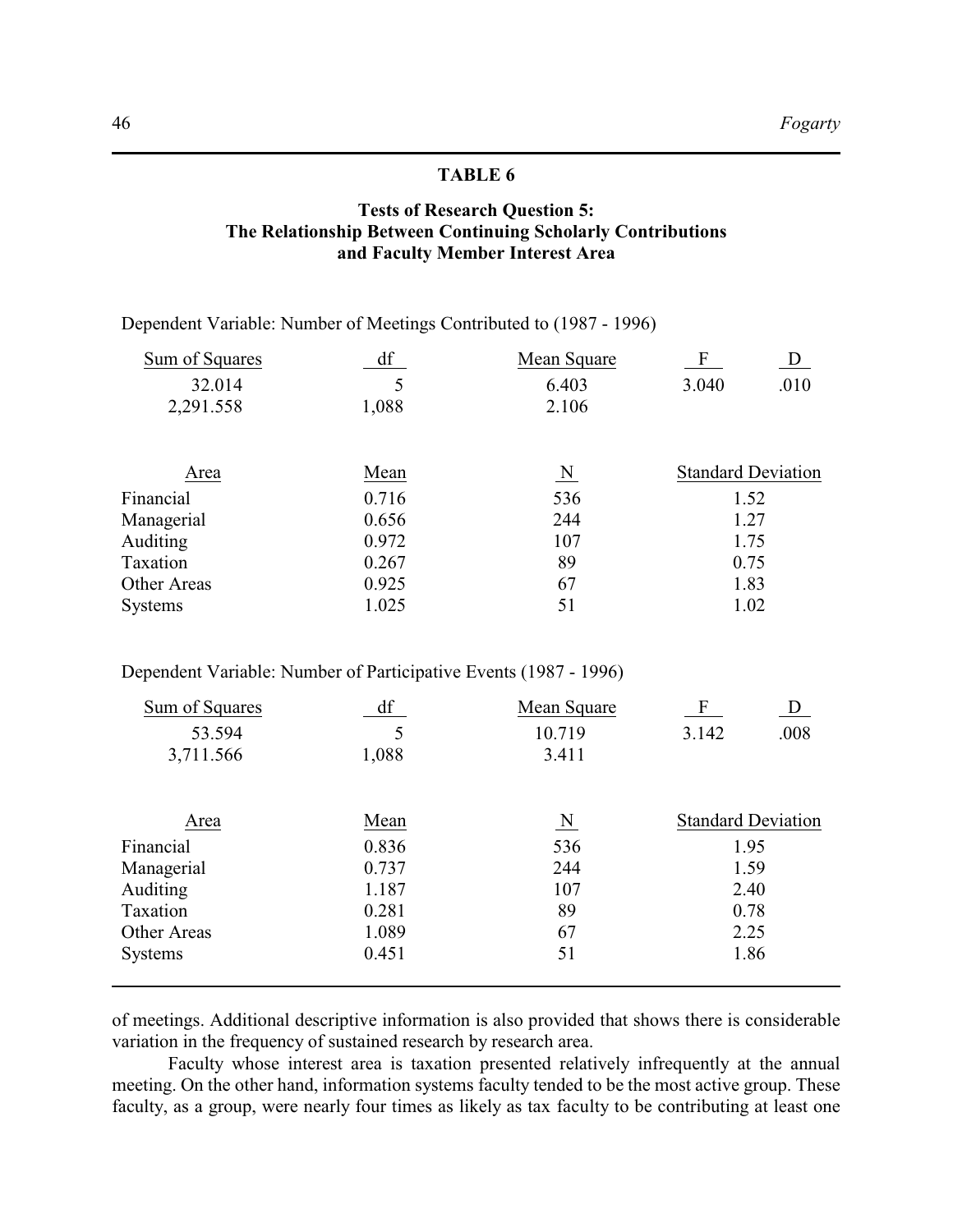piece of scholarship to the annual meetings. ANOVA difference comparison tests (not shown) indicate that there are significant differences between taxation and every other area. Also, information systems is significantly different from three of the four named areas, with the exception of auditing.

The efforts of the small group of systems researchers do not appear to be impressive in the descriptive statistics for the second version of the dependent variable in the lower panel of this table. The failure of information systems faculty to dominate in terms of participative events suggests the relative isolation of this research. More leverage between systems work and other areas would have led to a replication of top panel results. For this dependent variable, tax faculty are again significantly lower than most groups.

The final Research Question posits potential differences in the results of the first four Research Question tests that can be attributed to differences through time. Dividing the sample into first two and then three cohorts, as described in the measurement section, lead to the results that are summarized in Table 7. When cohort membership is conceived as a categorical variable (e.g., 1,2,3), it is significant in the explanation of both measures of sustained scholarly contributions. This conclusion is robust for both the two group and three group divisions. Table 7 shows that the cohort variable is itself positive and significant at  $p<01$ . This indicates that those faculty who graduated latest within the senior faculty group are more likely to continue their research agendas.

These results lead to a closer inspection of the results from the first five Research Questions. If cohort differences are important, the conclusions drawn above might not be valid for all of the subgroups. The first approach to this was to determine if a categorical variable that captured the distribution of faculty members into cohorts was significant in terms of the two measures of the dependent variable. Table 7 shows that this variable is significant at p<.01 in all forms. This includes the two-way and the three-way divisions of the sample. It is clear that the members of the seasoned cohort who attained their degrees later are more actively engaged in scholarship.

### **TABLE 7**

### **Test of Research Question 6: Cohort Differences in Sample**

Dependent Variable: Number of Meetings Contributed to (1987 - 1996)

Sample Split

| Sum of Squares | df    | Mean Square |       |      |
|----------------|-------|-------------|-------|------|
| 16.427         |       | 16.427      | 6.874 | .009 |
| 4,167.578      | 1,744 | 2.390       |       |      |

(continued)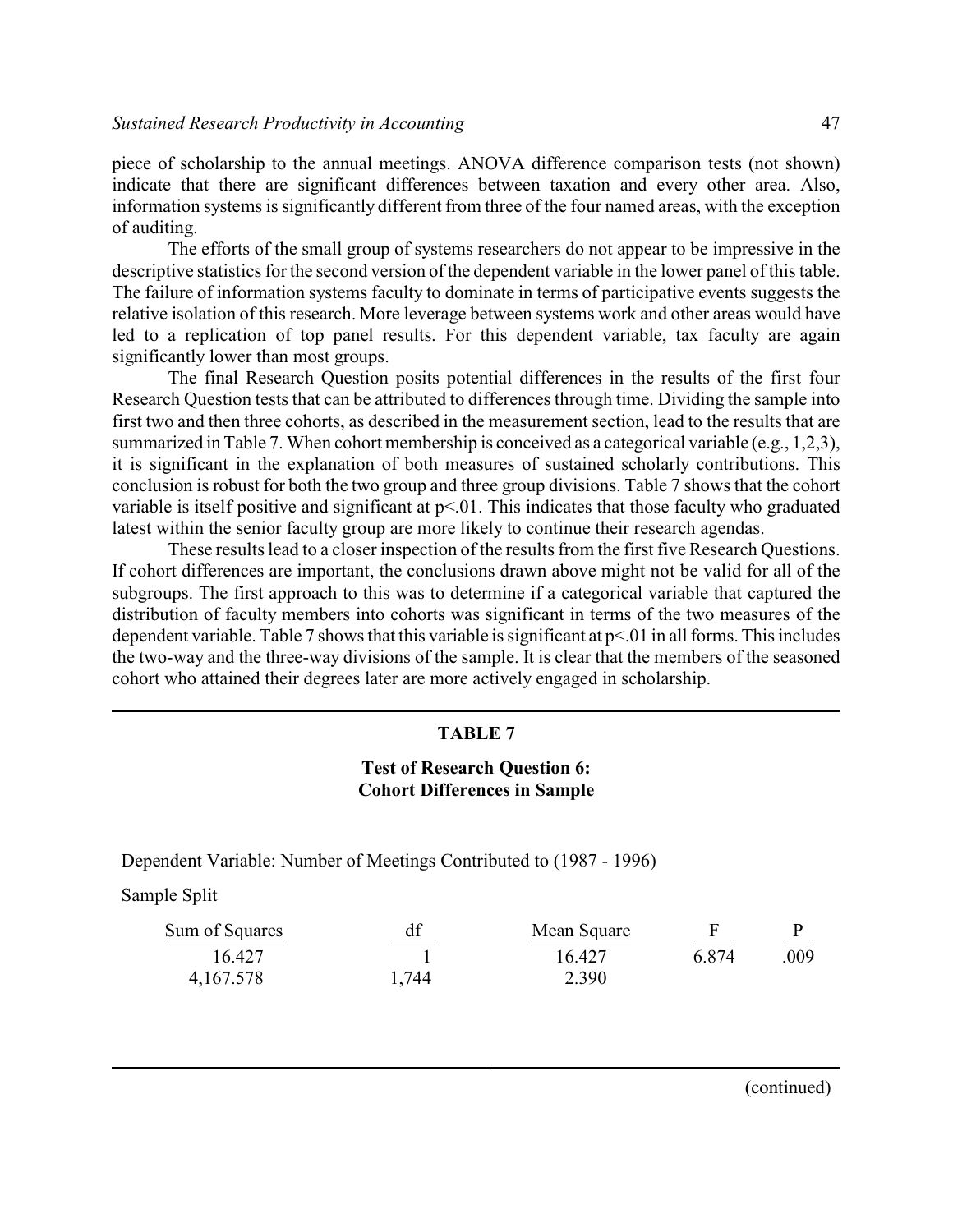|                                   | TABLE 7 (continued) |                         |                               |
|-----------------------------------|---------------------|-------------------------|-------------------------------|
| Cohort                            | Mean                | $\overline{\mathbf{N}}$ | <b>Standard Deviation</b>     |
| Thru 1969                         | .365                | 836                     | 1.13                          |
| 1970 - 1976                       | .558                | 910                     | 1.30                          |
| <b>Tripartite Sample Division</b> |                     |                         |                               |
| Sum of Squares                    | df                  | Mean Square             | $\frac{P}{P}$<br>$\mathbf{F}$ |
| 18.521                            |                     | 18.521                  | .000<br>12.496                |
| 2,585.917                         | 1,744               | 1.483                   |                               |
| Cohort                            | Mean                | $\overline{\mathbf{N}}$ | <b>Standard Deviation</b>     |
| Thru 1966                         | .333                | 577                     | 1.10                          |
| 1967 - 1971                       | .473                | 543                     | 1.22                          |
| 1972 - 1976                       | .582                | 626                     | 1.31                          |

# Dependent Variable: Number of Participative Events

# Sample Split

| Sum of Squares | dt    | Mean Square | F                         |      |
|----------------|-------|-------------|---------------------------|------|
| 16.299         |       | 16.299      | 10.986                    | .001 |
| 2,588.139      | 1,744 | 1.484       |                           |      |
| Cohort         | Mean  | N           | <b>Standard Deviation</b> |      |
| Thru 1971      | .437  | 836         | 1.50                      |      |
| 1972 - 1976    | .631  | 910         | 159                       |      |

# Tripartite Sample Division

| Sum of Squares |       | Mean Square | F                         | P    |
|----------------|-------|-------------|---------------------------|------|
| 22.287         |       | 22.287      | 9.340                     | .002 |
| 4,161.718      | 1,744 | 2.386       |                           |      |
| Cohort         | Mean  | N           | <b>Standard Deviation</b> |      |
| Thru 1966      | .384  | 577         | 1.39                      |      |
| 1967 - 1971    | .562  | 543         | 1.64                      |      |
| 1972 - 1976    | .658  | 626         | 1.60                      |      |
|                |       |             |                           |      |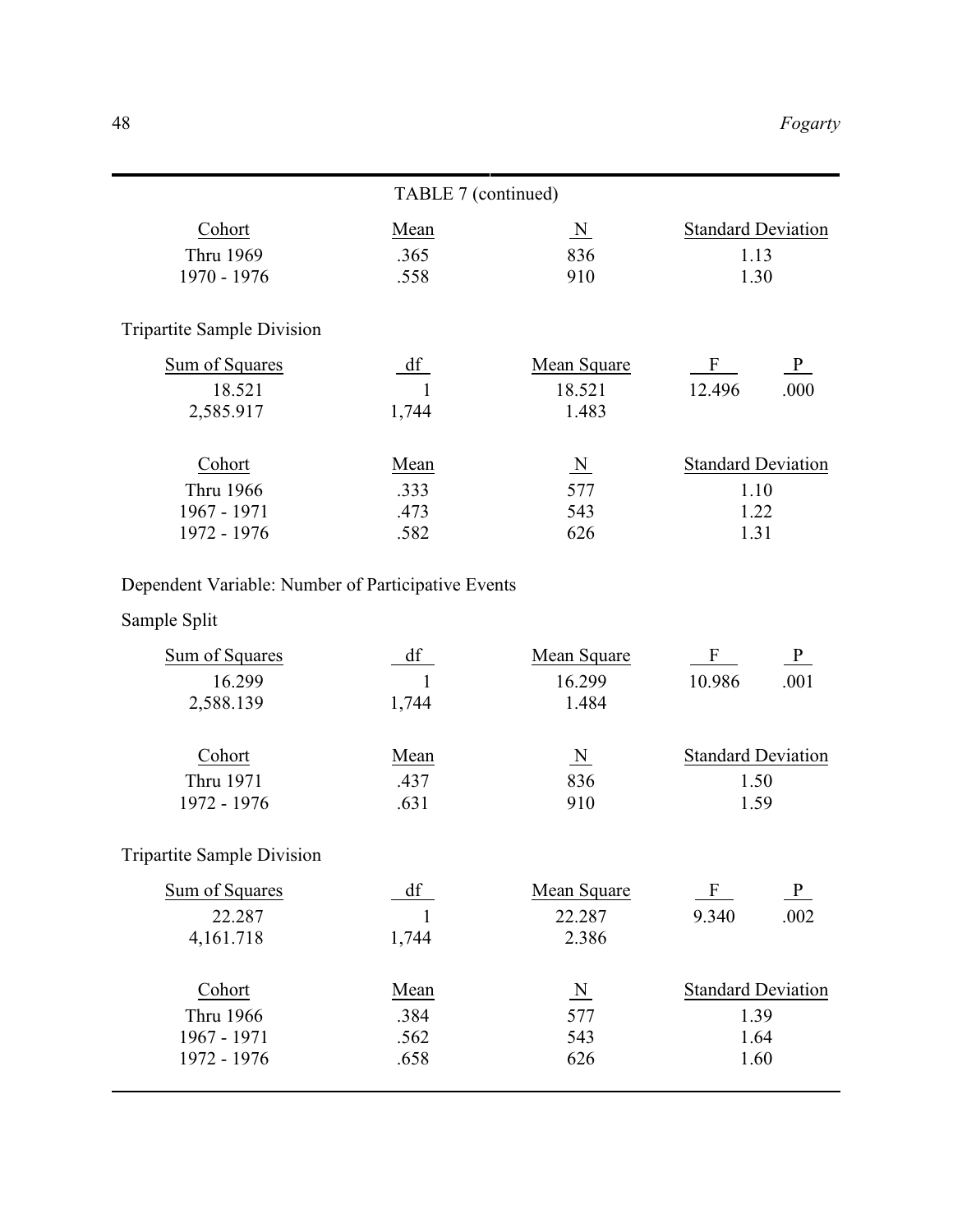### *Sustained Research Productivity in Accounting* 49

Table 8 summarizes the reevaluation of all the Research Questions after considering the impact of the cohort variable. On balance, the division of these groups does not create departures from the results described above. In other words, the recognition of differing cohorts does not shake our confidence in the conclusions offered above. The inclusion of this variable reiterates the Research Question 1 findings reported above. Here, all doctoral school status variables are significant at p<.01. This gives additional assurance that Research Question 1 should be seen as supported. The work also confirms the role of the institutional status of the current school, as articulated in Research Question 2.

# **TABLE 8**

# **Tests of Research Question 6: Cohort-Based Re-evaluations of Hypotheses 1-5**

Research Question 1 (Doctoral School - Sustained Scholarship)

| Dependent Variable         | Result              | Comparison |
|----------------------------|---------------------|------------|
| Total Meetings             | Significant $(.01)$ | Replicated |
| <b>Total Presentations</b> | Significant $(.01)$ | Replicated |

Research Question 2 (Current School - Sustained Scholarship)

| Dependent Variable         | Result              | Comparison |
|----------------------------|---------------------|------------|
| Total Meetings             | Significant $(.01)$ | Replicated |
| <b>Total Presentations</b> | Significant $(.01)$ | Replicated |

Research Question 3 (Lifetime Publications - Sustained Scholarship)

| Dependent Variable         | Independent Variable               | Result            | Comparison |
|----------------------------|------------------------------------|-------------------|------------|
| <b>Total Meetings</b>      | <b>Total Publications</b>          | Significant (.01) | Replicated |
| <b>Total Meetings</b>      | <b>Mainstream Publications</b>     | Significant (.01) | Replicated |
| <b>Total Meetings</b>      | <b>Practitioner Publications</b>   | Significant (.01) | Replicated |
| <b>Total Meetings</b>      | <b>Other Academic Publications</b> | Significant (.01) | Replicated |
| <b>Total Presentations</b> | <b>Total Publications</b>          | Significant (.01) | Replicated |
| <b>Total Presentations</b> | <b>Mainstream Publications</b>     | Significant (.01) | Replicated |
| <b>Total Presentations</b> | <b>Practitioner Publications</b>   | Significant (.01) | Replicated |
| <b>Total Presentations</b> | Other Academic Publications        | Significant (.01) | Replicated |
|                            |                                    |                   |            |

(continued)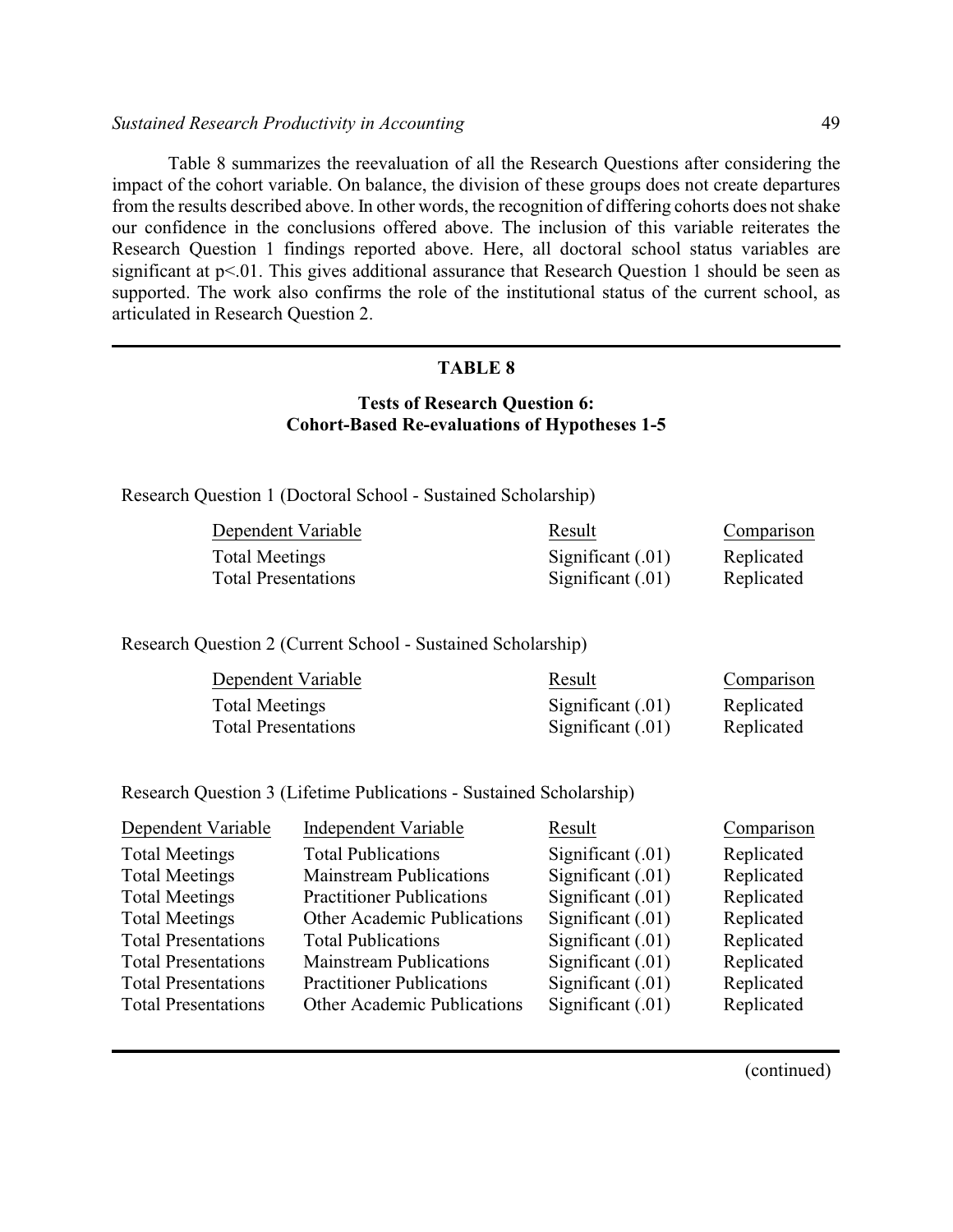### TABLE 8 (continued)

Research Question 4 (Gender - Sustained Scholarship)

| Dependent Variable         | Result                           | Comparison |
|----------------------------|----------------------------------|------------|
| Total Meetings             | Not significant (.05) Replicated |            |
| <b>Total Presentations</b> | Not significant (.05) Replicated |            |

Research Question 5 (Interest Area - Sustained Scholarship)

|                                                                                                   | Comparison               |
|---------------------------------------------------------------------------------------------------|--------------------------|
| Significant $(.01)$<br><b>Total Meetings</b><br>Significant $(.01)$<br><b>Total Presentations</b> | Replicated<br>Replicated |

The addition of the cohort variable does not alter the conclusion that those who have published more tend to continue as active researchers (Research Question 3). Additionally, in results not shown, the inclusion of cohort variables does not weaken the robustness of the significance of different types of publishing for these purposes. Research interest areas persist (p<.05) even when the cohort variable is introduced as a covariate. Research Question 6 results do not call for an alteration of our conclusion that gender is not an important part of the explanation (see Research Question 4). On balance, Research Question 6 suggests that the timing of graduation does not matter to the ability of senior faculty to sustain their scholarly efforts.

A multivariate analysis was conducted that used multiple regression to relate the two dependent variables of continuing faculty contributions to scholarly meetings to all of the other variables looked at individually in Research Questions 1-6. The status of the current employing institution (RQ2), early career publication productivity (RQ3) and area (RQ5) proved to be significant in all permutations of the equations. The inclusion of the first two of these tended to render the status of the doctoral program (RQ1) not significant. Research area continued to prove important to continued scholarly contributions. Since this is not a continuous variable, this result should be interpreted with caution. Consistent with the more detailed testing reported above, gender and year of graduation did not matter to continuing faculty contributions. As shown on Table 9, cohort effects (RQ6), here considered continuous, again proved significant.

#### **Additional Analyses**

The data were reanalyzed using slightly different dependent variables. Scholarly contributions to the meetings, both in total number of research presentations and in total meetings contributed to over 10 years, were reduced to per year numbers by dividing the raw numbers by the number of years since attaining the Ph.D. No substantive differences were noted in the tests of the research questions.

Non-normality existed in the sustained research and career research productivity variables. Since some of the non-normality in the distribution of the research productivity variables can be attributed to the many faculty  $(N=745)$  who never published, the nonpublishers were deleted from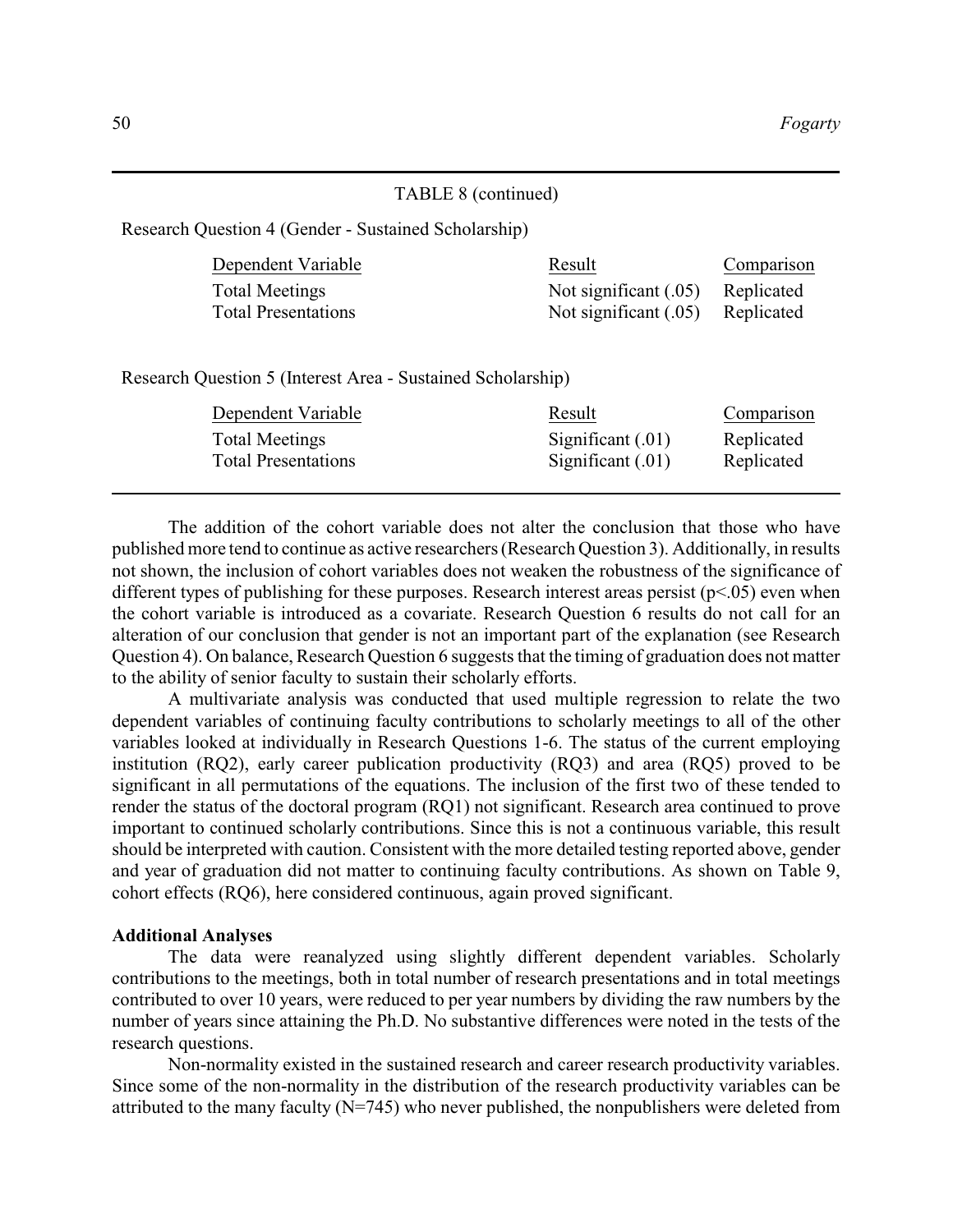| Dependent Variable               | Coefficients<br>Meetings | Significance | Coefficients<br>Presentations | Significance |
|----------------------------------|--------------------------|--------------|-------------------------------|--------------|
| Constant                         | $-0.3573$                | 0.155        | $-0.4053$                     | 0.195        |
| Job Prestige (Fogarty)           | $-0.0035$                | 0.001        | $-0.0048$                     | 0.000        |
| Area                             | $-0.0019$                | 0.001        | $-0.0020$                     | 0.003        |
| Year                             | 0.0113                   | 0.001        | 0.0134                        | 0.002        |
| Doctor School Prestige (Fogarty) | 0.0001                   | 0.935        | 0.0003                        | 0.775        |
| Gender                           | $-0.0055$                | 0.953        | $-0.0069$                     | 0.953        |
| <b>Total Publication</b>         | 0.1263                   | 0.001        | 0.1518                        | 0.000        |
| Adjusted $\mathbb{R}^2$<br>N     | 0.3260<br>1,746          |              | 0.3120<br>1,746               |              |

# **OLS Regression Examining the Relationship Between Continuing Scholarly Contribution and the Independent Variables of RQ1 - RQ6**

the analysis. A reexamination of Research Questions 1-5 with the truncated sample produced results similar to those presented in the previous section. The exceptions that were noted pertain to Research Questions 2 and 5. The four tests of Research Question 2 involving each combination of dependence and independent variable all suggested that the status of the current institution is only significant  $(p<.01)$  for those who have published. Current school status is not associated with sustained scholarship for those who have never published. For Research Question 5, interest area is significantly associated  $(p<01)$  with sustained scholarly productivity only for publishers. The interest areas of other faculty may pertain to their teaching efforts and therefore have no bearing on the dependent variable. This sample restriction did not materially change the results presented.

The tests of the research questions may have been influenced in part by the large number of people who have not continued scholarly activities. To examine this further, all individuals who did not make at least one appearance at an annual meeting were deleted. This produced a more homogeneous sample. A second evaluation of the research question tests resulted in only small deviations from the results presented above. Specifically, practitioner publications were no longer significantly related to either of the dependent variables. However, all other tests of Research Question 3 continued to produce significant results. With regard to the test of Research Question 5, the significance of interest area declined to the p<.10 level for both dependent variables. However, the balance of the tests demonstrates considerable robustness. The inclusion of all seasoned faculty does not seem to skew the results in a material way.

# **DISCUSSION**

The results indicate that the continuation of research by accounting faculty is explained by both institutional and personal factors. Senior accounting faculty members who earn their doctoral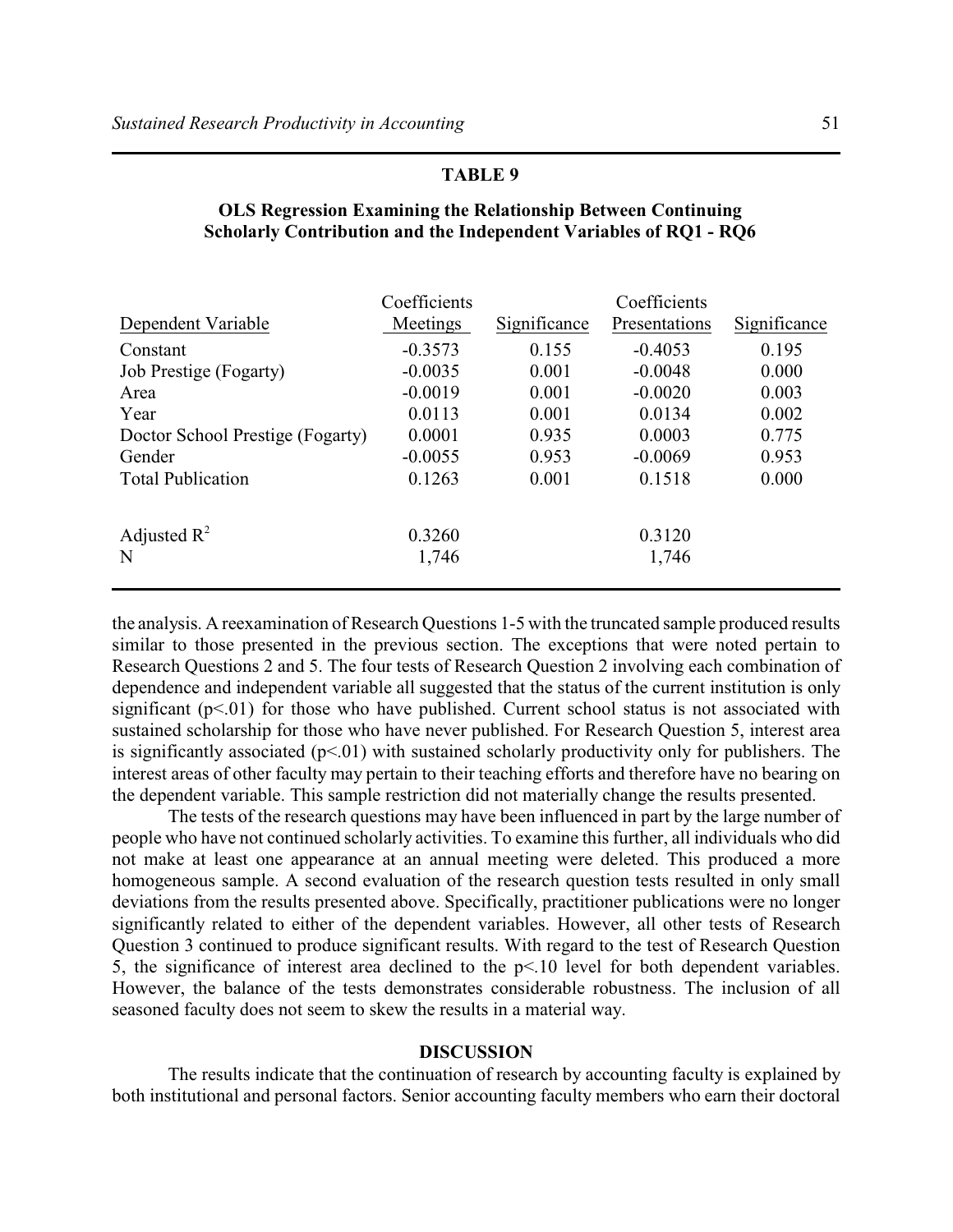degrees at high status universities are more likely to be productive in research. Furthermore, those who possess appointments at these schools are likely to be more actively involved in that direction. Of the two, the continuing influence of the current affiliation appears to be more obvious an influence on sustained productivity. However, facultywho are many years beyond their training may still be influenced by their doctoral school to the extent that it sets in motion differing ideas about the proper work of faculty. For these purposes, the dual impacts of the institutional variables of doctoral program training and a supportive research environment are complementary.

Receiving a degree from a top doctoral program facilitates the chance that a person will continue to attain whatever rewards are associated with scholarly work. This is compounded by the impact of being assisted by a research environment that exists at certain schools more than at others. These major advantages may create a self-sustaining momentum. Early research success may create additional motivation to maintain or even increase research output. In contrast, those emerging from lower status programs and taking initial faculty positions at lower ranked schools are in a spiral in which they will have greater difficulty in attaining sufficient rewards associated with research to motivate continuation. Therefore, the institutional factors cause and exacerbate career path divergence among accounting academics.

The results support a growing literature that put great emphasis on the doctoral origins of those who have attained greater publishing success in the accounting academy. Since the results of the current paper pertain only to those who are many years beyond their formal research training, this paper extends our appreciation for institutional influences. With institutional status as consequential as it has been shown for this senior group, it would likely be even more pronounced in a younger sample.

The results also suggest that personal factors cannot be ignored. Most prominent among these factors is the lifelong publishing history of the faculty person. Those who have published more over their careers tend to stay more active in scholarship, when such is defined as research participation in more recent annual meetings. This could be interpreted as a motivational difference. Research is an endeavor that many do, apparently in order to achieve short-lived instrumental objectives, but a few continue in the absence of these contingencies. It would appear that there are considerable intrinsic rewards in scholarship for some. It may also be that alternative extrinsic rewards such as salary increments or consulting credibility may adhere to research for some senior faculty. A look at these personal motivations is appropriate since the results suggest that not all the variation can be attributable to the institutional environments that nurture research.

The search for other personal factors that might correlate with the continued scholarship activity necessitates the consideration of gender. However, this was not found to be a consequential way to differentiate the sample for purposes of determining sustained research productivity. If gender does matter, a demonstration within this sample, where males outnumber females by a preposterous degree, is not possible. Gender might be important to the related question of who enters the profession and who gets the lion's share of its rewards. However, in looking at academic accounting's female pioneers, they do not seem to be markedly less likely to continue a life of scholarship.

Academic accounting research is a label that describes the study of a set of quite different phenomenon. Whereas some, such as managerial and financial accounting, may have commonalties, others such as taxation and information systems are *sui generis*. The test to determine if continued scholarship among senior accounting academics would be attributable to their sub-disciplinary allegiances produced significant variations. Although the match of scholarly activity to area is not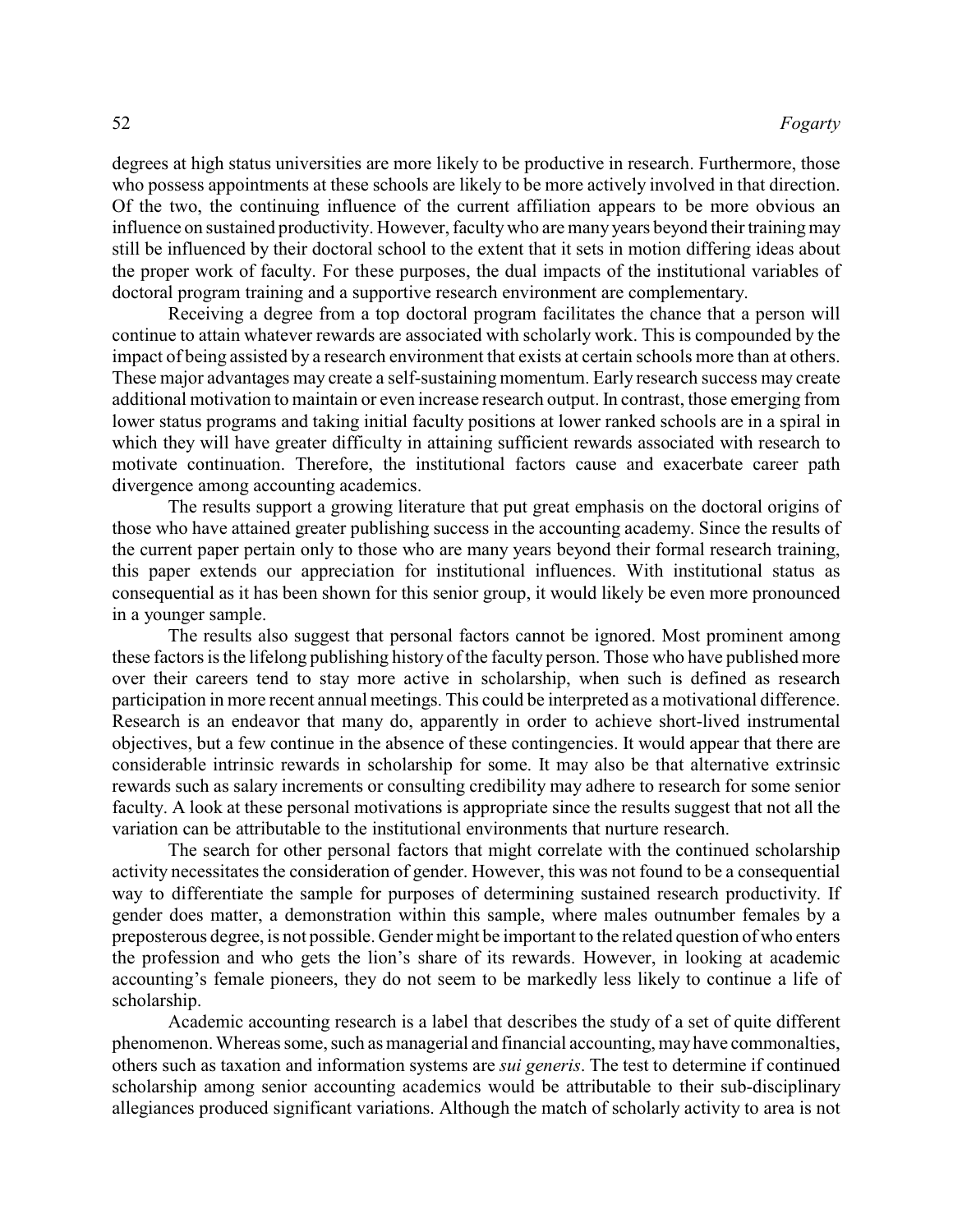### *Sustained Research Productivity in Accounting* 53

exact, it does appear that an individual's positioning within the discipline matters to their sustained contribution to it. This could be described in supply and demand terms with some areas more densely populated by faculty than others, and with some areas growing faster than others. This intuitive explanation of the significant effect determined in the consideration of Research Question 5 has to be complicated by the fact that empirical traditions in some of these areas did not exist when the seasoned faculty was trained. Therefore, what is being observed is not necessarily the happenstance of lucky positioning in the best areas. Some faculty in the senior group have revitalized their research careers by moving into areas with greater potential.

Using the logic of round numbers, this study has defined the senior accounting faculty group to be those who graduated twenty-five or more years ago. It is entirely possible that the comparisons between this group and the less seasoned faculty are not as provocative as those who might be possible by subdividing the former into multiple cohorts.

The differences in publication activity for the different cohorts of the seasoned faculty group may reflect changes in the types of research methodologies employed in published research over the time of their peak productivity. Vasarhelyi et al. (1987) reports a dramatic shift to more rigorous methodologies and empirical analyses in published accounting research during this era. Since the latter cohort is more likely to have received superior training in more rigorous empirical methodologies, they may be better prepared to continue the learning process that enables them to be superior researchers beyond their second decade in the profession. They also may have been more thoroughly socialized to believe that this is what faculty members in accounting should be attempting, notwithstanding their longevity in academe.

Only a modest generational shift in academic accounting has occurred through the many years transversed by the senior faculty group. Although it is true that the younger members of the senior cohort are those more likely to still be active in research, the basic relationships that explain this continuation remain in place over this time period. Only by virtue of controlling for these summative changes that have occurred through time can the important role of institutional prestige be fully revealed. Specifying internal temporal divisions creates assurance that the characteristics of academic accounting that have been made are not an artifact of the definitional periods chosen.

This study builds upon other work with regards to the importance of institutional status. Although this work shows status to be more important today than before, and therefore is consistent with other work (Fogarty and Ruhl, 1997), it should not be interpreted to suggest that there was a time when these factors did not matter. Together, these studies show these factors to be important both to the early career as well as the later career of the faculty person.

### **Future Research Directions**

This research suggests that the reputation or status of academic institutions is very consequential. This suggests that we need to enhance our ability to appreciate the sources of institutional status and how they translate into individual accomplishment. A fuller realization that academic accounting programs compete to acquire status would be beneficial in understanding how it impacts upon the careers of faculty.

Subsequent studies are necessary to discover more about the construction and maintenance of programmic reputation. This requires that researchers investigate the specific mechanisms of status. The present study does not address whether or not accounting department status differences reflect quality differences. The lack of reliable means to measure actual quality, and the absence of a social consensus about quality might be said to force us to use perceived status as one broadly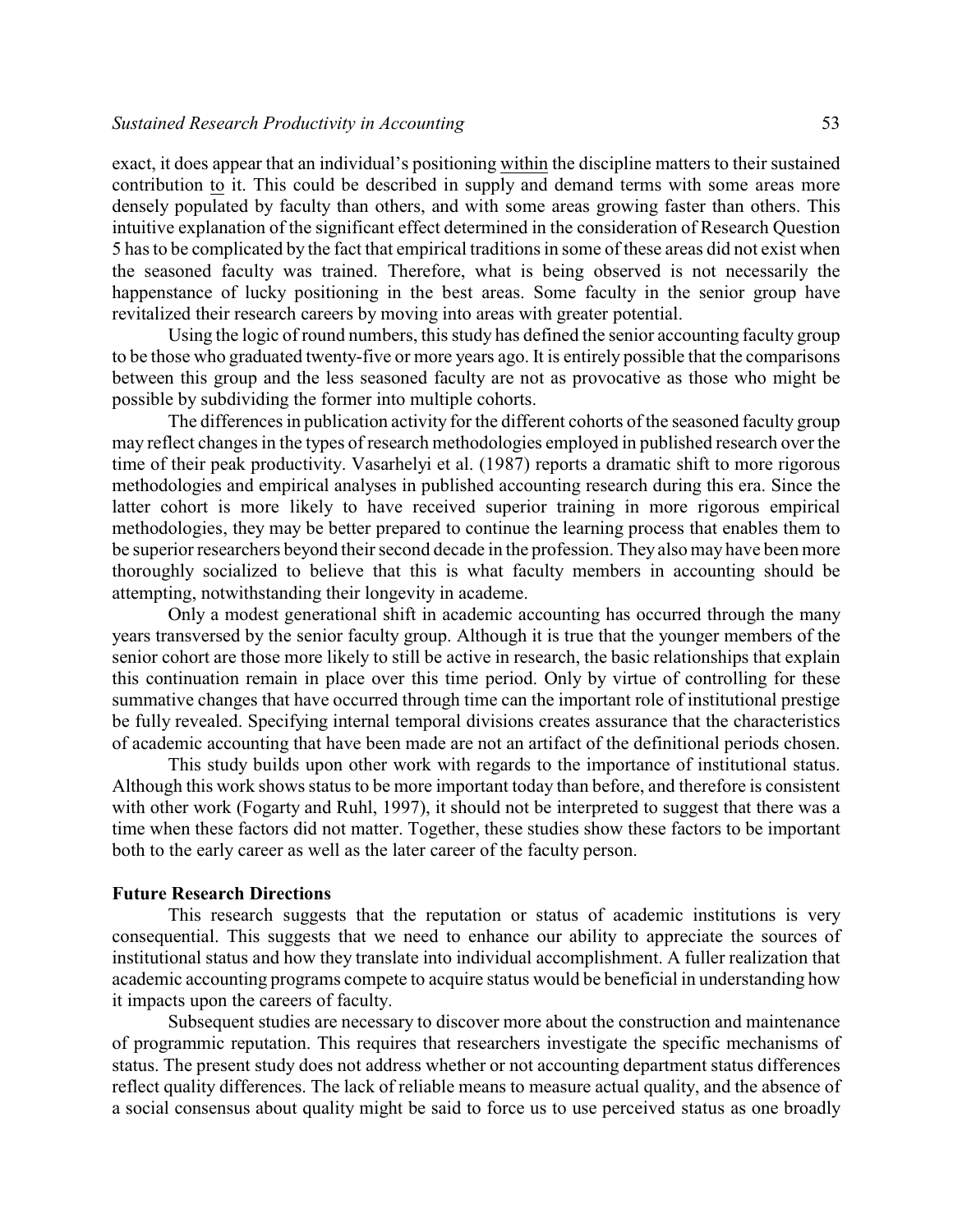based measure of quality. Additionally, quality that is believed in may present enough incremental incentives for actors to produce quality, and therefore confirm the original impressions. Empirical studies that can identify other elements of quality and their association with reputation are needed.

Although we have embraced some personal factors in our attempt to balance the effects of institutional factors in our research, we do not suggest that other individual differences are unimportant in the specific question of direction of academic careers and the likelihood of a higher level of later career research productivity. Individual ability and motivation play important roles in career decisions and outcomes. Since, as shown by this paper, the number of highly active senior accounting faculty is small, more intensive investigative methods could be employed to discover more about why these individuals have persisted in their scholarly efforts.

At times, the self-selection of people into institutions with similar aspirations and values is very imperfect. Nonetheless, the present research suggests the value of moving the discussion of the determinants of research productivity beyond the exclusive realm of individual differences. Future research should attempt to develop more complete models that incorporate personal and institutional variables.

The results attest to the magnitude of the faculty development agenda. If an objective of these programs is to stimulate more scholarship, the descriptive results alone suggest an up-hill struggle. The research question tests show that targeted appeals should be made at everyone except those currently at high prestige programs, those possessing degrees from high prestige doctoral schools and those continuing to publish extensively. In other words, the lack of continuing efforts is a broad-based problem in most sectors of academic accounting.

### **Limitations**

This research used two very distinct measures in order to capture the status of doctoral school and employment schools. Although both have considerable merit in terms of their ability to transcend the limitations of any particular set of measurement choices, they also have imperfections in their attempts to measure such an evanescent idea as institutional status. The publication variable tends to favor the research activity of accounting faculty to the possible exclusion of other faculty pursuits. Although publications create a very visible claim to status, outstanding teaching, service and pedagogical innovation could enhance overall accounting department reputation in other ways. Likewise, the meta-analysis variable is limited by the collective assumptions of the extant literature. These measures do not separate how much of institutional status relates to functional differences and how much is in the eye of the beholder.

The measure of sustained research productivity utilized contributions to the AAA annual meeting. There is nothing essential about this forum for accounting academic scholarship. Although difficult to imagine, a continuing research-oriented career completely apart from these meetings is possible. Some productive researchers in the seasoned cohort may have targeted their efforts outside the accounting discipline. Others may have decided that sharing their work in this forum is not a productive use of their time. Therefore, better measures of this continuing scholarship construct would be welcome.

Some degree of selective choice should be admitted in the design of this research. The lines that separate senior faculty from others are imperceptible. Part of the problematic nature of this has been addressed by the cohort analysis. Likewise, the frequency of research activity that we take as evidence of sustained involvement is not amenable to precise denomination. A more precise measure should take into account more effort-driven variables such as number of papers submitted to the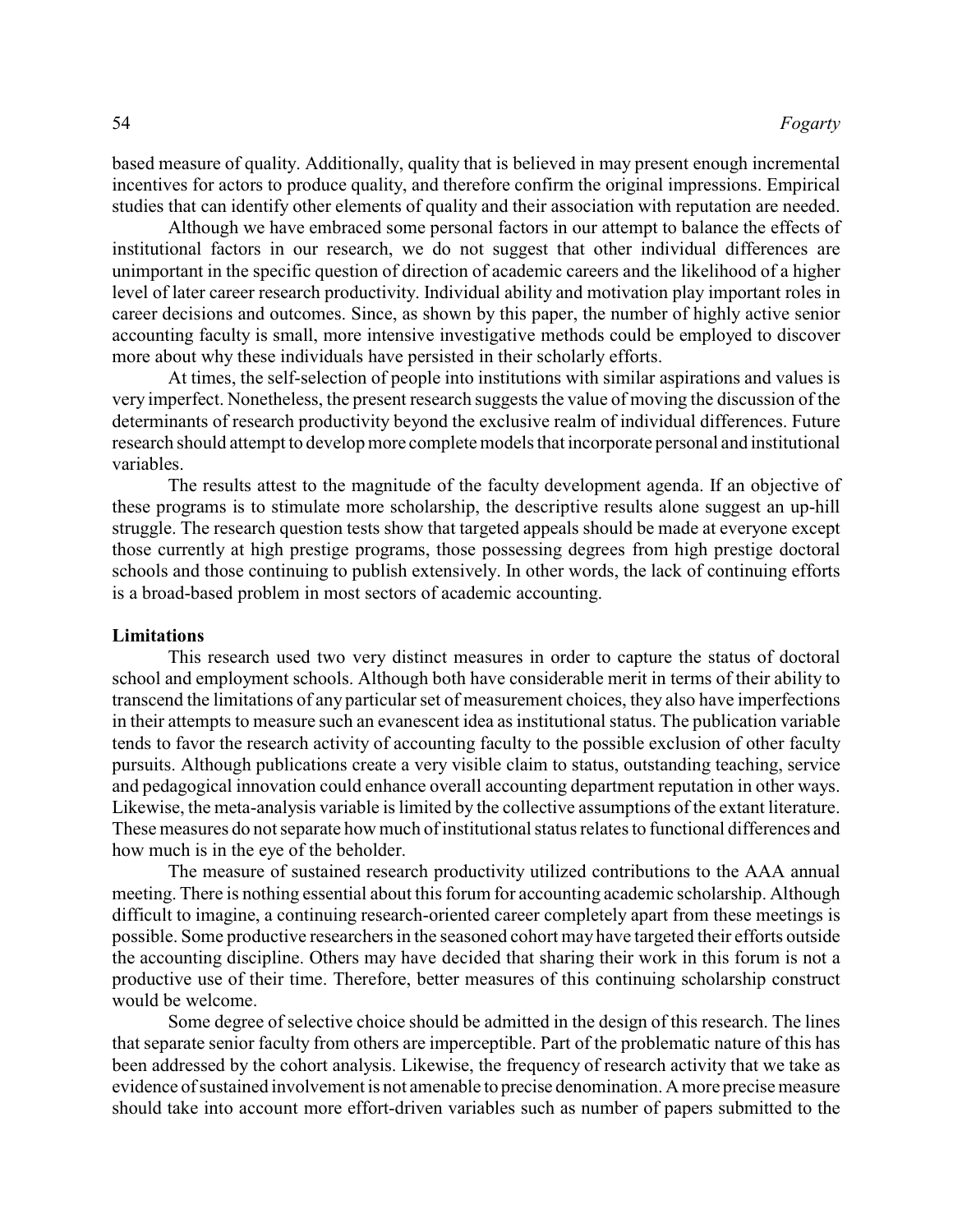annual meetings. A more comprehensive version would include regional meeting participation as well as involvement in the scholarship of other disciplines.

#### **REFERENCES**

- Accounting Education Change Commission. 1990. AECC Urges Priority for Teaching in Higher Education. *Issues in Accounting Education* (Vol. 5) 330-331.
- Allison, P., and J. Long. 1990. Departmental Effects on Scientific Productivity. *American Sociological Review* (Vol. 55) 463-478.
- Alsup, R., M. Holland, and F. Jacobs. 1988. The Perceived Availability of Resources Which Contribute to Accounting Faculty Productivity. *Journal of Accounting Education* (Vol. 6) 261-278.
- American Accounting Association. 1989. *Reorienting Accounting Education: Reports on the Environment, Professorate, and Curriculum of Accounting.* American Accounting Association.
- Anderson, W., and G. Previts. 1984. Accounting Accreditation and Schools of Accountancy in the United States. *Advances in Accounting* (Vol. 1) 89-104.
- Ball, R., and P. Brown. 1968. An Empirical Evaluation of Accounting Income Numbers. *Journal of Accounting Research* (Vol. 6) 159-178.
- Bayer, A., and J. Folger. 1966. Some Correlates of a Productivity Measure in Science. *Sociology of Education* (Vol. 28) 381-389.
- Bell, J., and J. Seater. 1978. Publishing Performance: Departmental and Individual. *Economy Inquiry* (Vol. 16) 599-615.
- Blackburn, R., C. Behysner, and D. Hall. 1978. Correlates of Faculty Publications. *Sociology of Education* (Vol. 40) 132-141.
- Boyer, E., 1990. *Scholarship Reconsidered: Priorities of the Professorate* (Princeton, NJ: Carnegie Foundation.)
- Brown, D., 1967. *The Mobile Professors* (Washington, DC: American Council on Education.)
- Brown, L., 1996. Influential Accounting Articles, Individuals, Ph.D. Granting Institutions and Faculties: A Citations Analysis. *Accounting Organizations and Society* (Vol. 21) 723-754.
- Buckless, F., S. Ravenscroft, and A. Baldwin. 1998. Educational Qualifications and Gender: Accounting for Women as Adjuncts. *Advances in Public Interest Accounting* (Vol. 9) 133-156.
- Burke, D. 1988. *A New Academic Marketplace* (Westport, CT: Greenwood Press.)
- Cameron, S., and R. Blackburn. 1981. Sponsorship and Academic Career Success. *Journal of Higher Education* (Vol. 52) 360-377.
- Campbell, D., J. Gaertner, and R. Vecchio. 1983. Perceptions of Promotion and Tenure Criteria: A Survey of Accounting Educators. *Journal of Accounting Education* (Vol. 1) 83-92.
	- \_\_\_\_\_\_\_, and R. Morgan. 1987. Publication Activity of Promoted Accounting Faculty. *Issues in Accounting Education* (Vol. 2) 28-43.
- Cargile, B., and B. Bublitz. 1986. Factors Contributing to Published Research by Accounting Faculties. *The Accounting Review* (Vol. 61) 158-178.
- Cartter, A. 1976. *Ph.D.s and the Academic Labor Market.* (New York, NY: McGraw-Hill.)
- Chung, K., H. Pak, and R. Cox. 1992. Patterns of Research Output in the Accounting Literature: A Study of Bibliometric Distributions. *Abacus* (Vol. 28) 168-185.
- Clemente, F., 1974. Quality of Department of Doctoral Training and Research Productivity. *Sociology of Education* (Vol. 38) 287-299.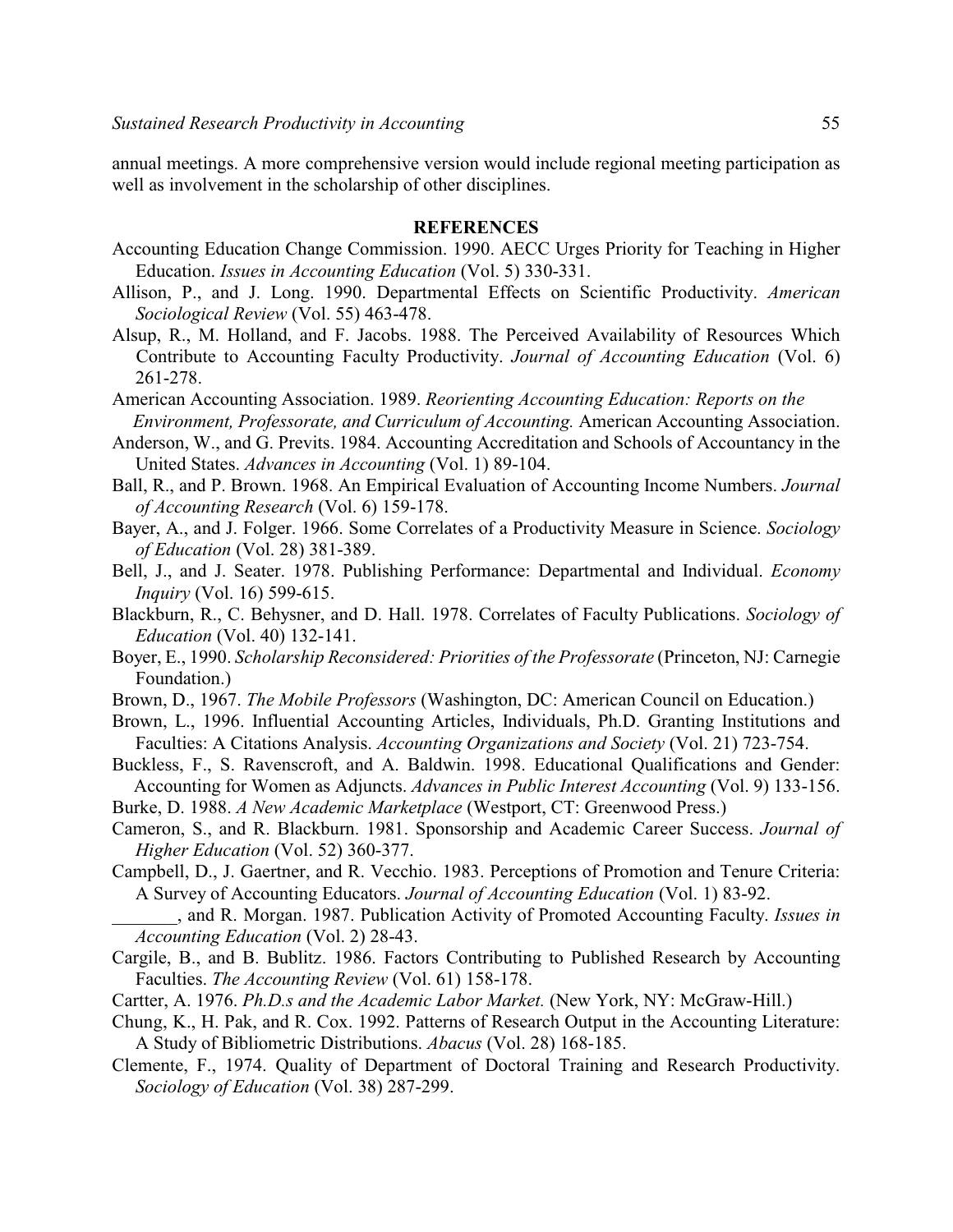- Cole, J., and H. Zuckerman. 1984. The Productivity Puzzle: Persistence and Change in Patterns of Publication of Men and Women Scientists. *Advances in Motivation and Achievement* eds. M. Maehr and M. Steinkamp (Greenwich, CT: JAI Press) 217-258.
- Crane, D. 1965. Scientists at Major and Minor Universities: A Study of Productivity and Recognition. *American Sociological Review* (Vol. 30) 699-714.
- Cushing, B. 1989. A Kuhman Interpretation of the Historical Evaluation of Accounting. *Accounting Historical Journal* (Vol.16) 1-42.
- Dwyer, P. 1994. Gender Differences in the Scholarly Activities of Accounting Academics: An Empirical Investigation. *Issues in Accounting Education* (Vol. 9) 231-246.
- Dyckman, T., and S. Zeff. 1984. Two Decades of the Journal of Accounting Research. *Journal of Accounting Research* (Vol. 22) 225-297.
- Epps, R., and C. Mitchem. 1992. Research Perceptions of Women Ph.D.s, DBAs, and JDs in Academic Accounting. American Accounting Association Annual Meeting.
- Englebrecht, T., G. Iyer, and D. Patterson. 1994. An Empirical Investigation of the Publication Productivity of Promoted Accounting Faculty. *Accounting Horizons* (Vol.8) 45-68.
- Ettredge, M., and B. Wong-on-Wing. 1991. Publication Opportunities in Accounting Research Journals: 1970-1988. *Issues in Accounting Education* (Vol. 6) 239-247.
- Faver, C., and M. Fox. 1986. Research, Publication Productivity and Applied Social Science. *Sociological Spectrum* (Vol. 6) 379-396.
- Finkelstein, M. 1984. *The American Accounting Profession* (Columbus, OH: Ohio State University Press.)
- Fogarty, T. J. 1995. A Ranking to End all Rankings. *Accounting Perspectives* (Vol. 1) 1-15. \_\_\_\_\_\_\_, and J.M. Ruhl. 1997. Institutional Antecedents of Accounting Faculty Research Productivity: A LISREL Study of the "Best and Brightest". *Issues in Accounting Education* (Vol. 12) 27-48.
- Folger, J., H. Astin, and A. Bayer. 1970. *Human Resources and Higher Education.* (New York, NY: Russell Sage.)
- Fox, M., 1981. Sex, Salary and Achievement: Reward-Dualism in Academe. *Sociology of Education* (Vol. 44) 71-84.
- Hagstrom, W. 1971. Input, Outputs and the Prestige of University Science Departments. *Sociology of Education* (Vol. 34) 375-397.
- Hasselback, J. R. 1996. *Accounting Faculty Directory* (New York, NY: Prentice Hall.)
	- \_\_\_\_\_\_\_. 1997. *Accounting Faculty Directory* (New York, NY: Prentice Hall.)
- \_\_\_\_\_\_\_. 2001. *Accounting Faculty Directory* (New York, NY: Prentice Hall.)
- \_\_\_\_\_\_\_., and A. Reinstein. 1995. A Proposal for Measuring Scholarship Productivity of
- Accounting Faculty. *Issues in Accounting Education* (Vol. 10) 269-306.
- Heck, J., and W. Bremser. 1986. Six Decades of The Accounting Review: A Summary of Author and Institutional Contributions. *The Accounting Review* (Vol. 61) 735-744.
- \_\_\_\_\_\_\_, R. Derstine, and R. Huefner. 1996. *Accounting Literature Index Fourth Edition* (New York, NY: McGraw-Hill.)
- Hull, R., and G. Wright. 1990. Faculty Perceptions of Journal Quality: An Update. *Accounting Horizons* (Vol. 4) 77-87.
- Ingram, R., and R. Petersen. 1991. The Accounting Profession and the Market for Accounting Teachers. *Accounting Educators' Journal* (Vol. 4) 1-8.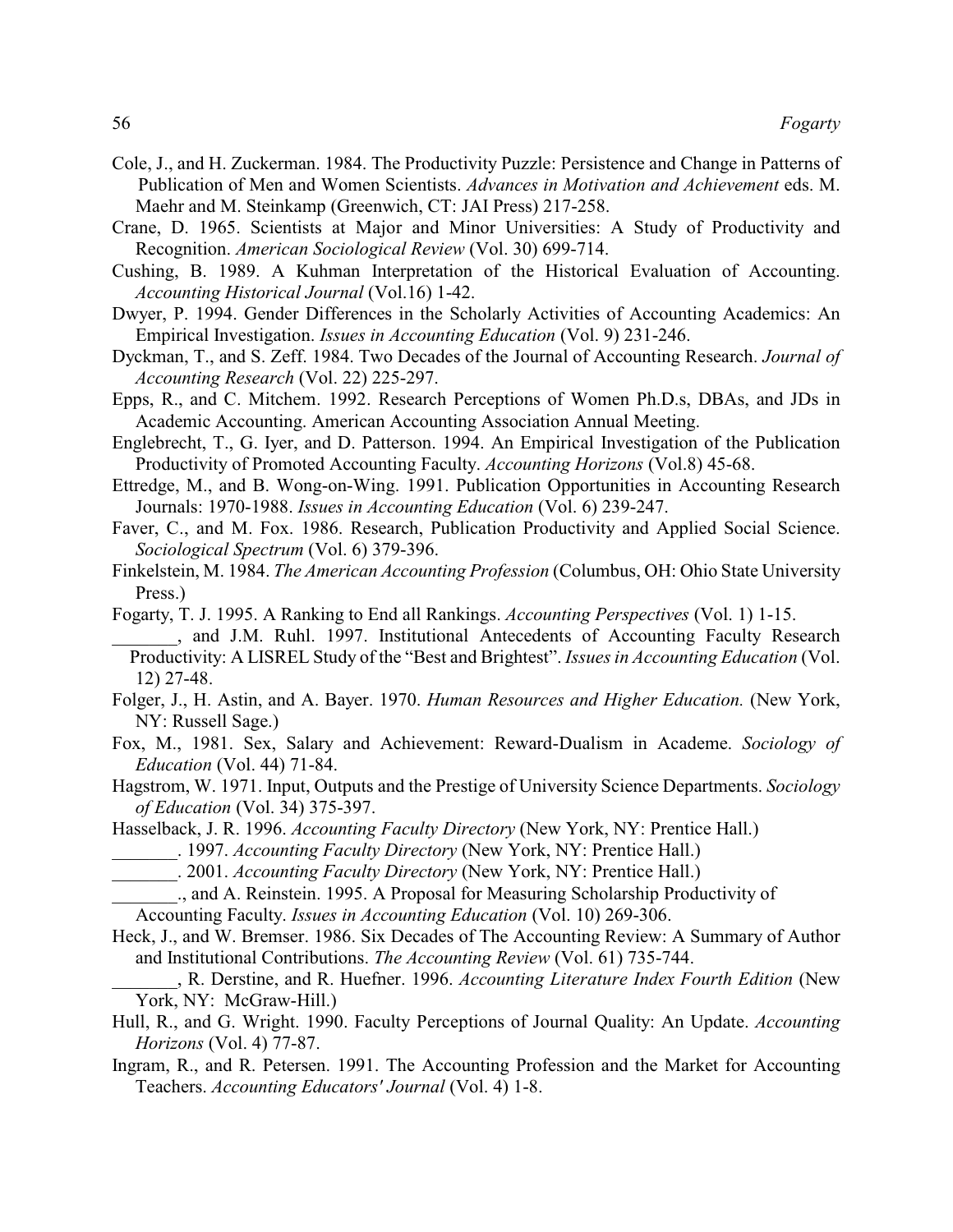- Jacobs, F., A. Hartgraves, and L. Beard. 1986. Publication Productivity of Doctoral Alumni: A Time-Adjusted Model. *The Accounting Review* (Vol. 61) 179-187.
- Kanter, R. 1977. *Men and Women of the Corporation* (New York, NY: Basic Books.)
- Kirchmeyer, C., J. Hasselback, and A. Reinstein. 1997. *Examining Demographic and Career Outcomes Issues among Academic Accountants* American Accounting Association.
- Kolb, D. 1992. Women's Work: Peacekeeping in Organizations. D. Kolb and J. Bartunek, *Hidden Conflict in Organizations* (Newbury Park, CA: Sage.)
- Mann, G., and J. Ormundson. 1991. *Publication Productivity and Promotion of Accounting Faculty Women: A Comparative Study*. American Accounting Association.
- Maranto, C., and C. Streuly. 1994. The Determinants of Accounting Professors' Publishing Productivity: The Early Career. *Contemporary Accounting Research* (Vol. 10) 387-408.
- McCormick, J., and E. Bernick. 1982. Graduate Training and Productivity: A Look at Who Publishes. *Journal of Politics* (Vol. 44) 212-227.
- McGee, R. 1971. *Academic Janus* (San Francisco, CA: Jossey-Bass.)
- Milne, R., and G. Vent. 1987. Publication Productivity: A Comparison of Accounting Faculty Members Promoted in 1981 and 1984. *Issues in Accounting Education*, (Vol. 2) 94-102.
- Miyamoto, S., and S. Dornbush. 1956. A Test of the Interactionist Hypotheses of Self Conception. *American Journal of Sociology* (Vol. 61) 399-403.
- Norgaard, C. 1989. A Status Report on Academic Women Accountants. *Issues in Accounting Education* (Vol. 4) 11-28.
- O'Brecht, M., R. Pihl, and P. Bois. 1989. Criteria for Granting Research Training Awards to Graduate Students. *Research in Higher Education* (Vol. 30) 647-664.
- Petry, G., and J. Settle. 1988. A Comprehensive Analysis of Worldwide Scholarly Productivity in Selected U.S. Business Journals. *Quarterly Review of Economics and Business* (Vol. 29) 88-104.
- Rama, D., K. Raghunandan, L. Logan, and B. Barkman. 1997. Gender Differences in Publications by Promoted Faculty. *Issues in Accounting Education* (Vol. 12) 353-366.
- Ravenscroft, J., and F. Buckless. 1992. The Effects of Grading Policies and Student Gender on Academic Performance. *Journal of Accounting Education* (Vol. 10) 163-179.
- Read, W., D. Rama, and K. Raghunandan. 1998. Are Publication Requirements for Accounting Faculty Promotions Still Increasing? *Issues in Accounting Education* (Vol. 13) 329-340.
- Reskin, B. 1977. Scientific Productivity and the Reward Structure of Science, *American Sociological Review* (Vol. 42) 491-504.
- \_\_\_\_\_\_\_. 1979. Academic Sponsorship and Scientific Careers. *Sociology of Education* (Vol. 42) 129-146.
- Rosenfeld, R., and J. Jones. 1986. Institutional Mobility Among Academics: The Case of Psychologists. *Sociology of Education* (Vol. 49) 212-226.
- Saftner, D. 1988. The Promotion of Academic Accountants*. Journal of Accounting Education* (Vol. 6) 55-66.
- Stahl, M., T. Leap, and Z. Wei. 1988. Publication in Leading Management Journals as a Measure of Institutional Research Productivity. *Academy of Management Journal* (Vol. 31) 707-720.
- Streuly, C., and C. Maranto. 1994. Accounting Faculty Research Productivity and Citations: Are There Gender Differences? *Issues in Accounting Education* (Vol. 9) 219-230.
- Vasarhelyi, M., D. Bao, and J. Berk. 1987. *Data Base of Six Accounting Journals* (New York, NY: Computer Disks.)